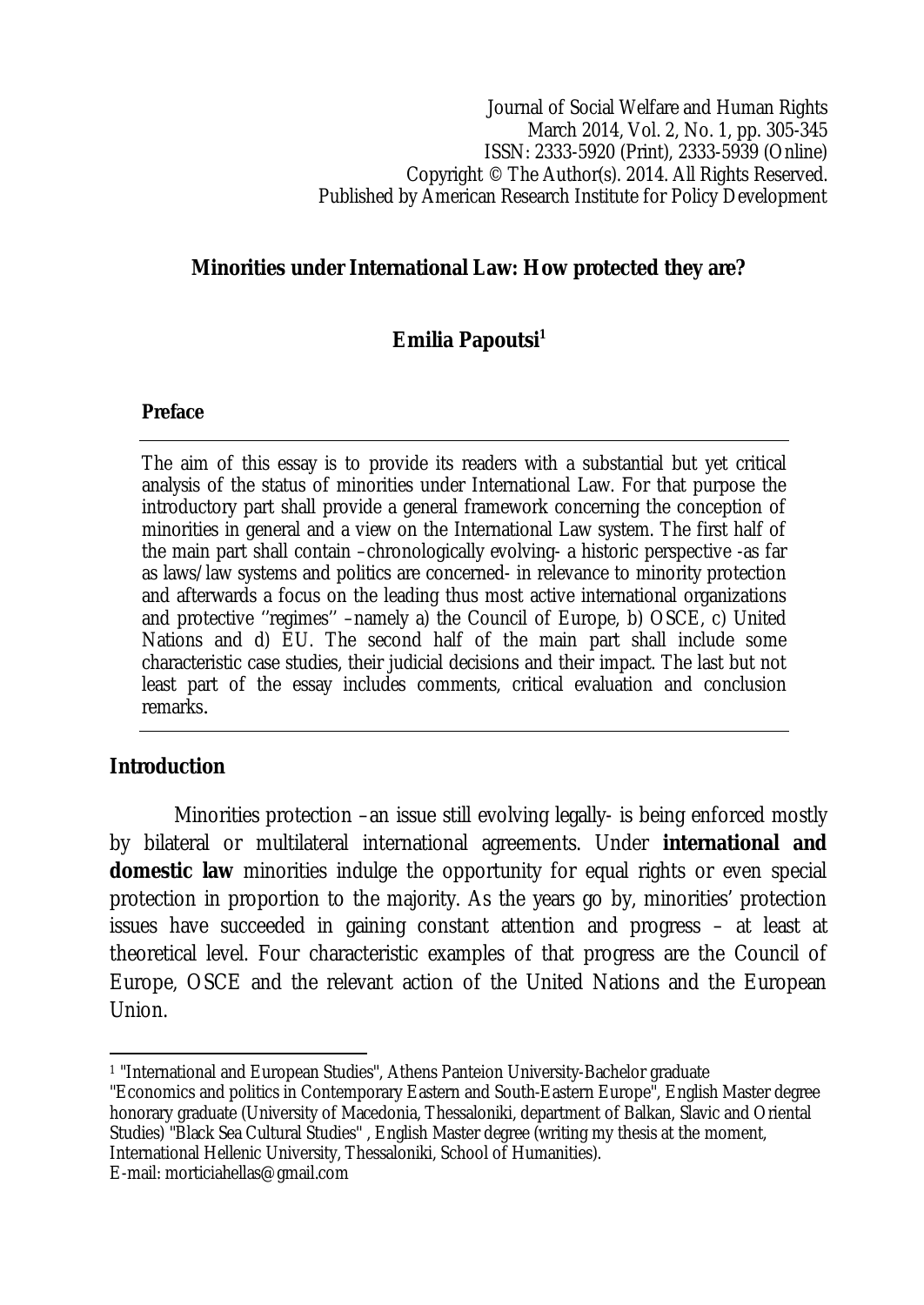The ''more theory than action'' framework reveals that the lack of central international governing system, the inadequacy of international law framework and simultaneously having nationalism being the dominant ideology which results in the inability to protect minorities and their rights.

Consequently, one of the substantial problematic of the international community is the fundamental concern to identify ways of enhancing the effectiveness of International Law in general and international human rights law in particular, in tackling the complexities of the minority question<sup>2</sup>. The notion of national minority is becoming more comprehensive, progressively expanding to new minorities under the influence of International Law.

In order to understand the terminology and the interaction among the actors, one can suppose that there is an existing interaction between the **majority**; the **minority**; and the **lobby actors**.



As **minority** one can define that it is a non dominant group of citizens of a state that are usually numerically less and have different ethnic, religious or linguistic characteristics than the majority of the population, that are aware of having a different identity and are willing to prevail it. They are supporting each other, have common will for survival and aim at the substantial and legal equality of rights with the majority $^3$ .

 $\overline{a}$ <sup>2</sup> Gaetano PENTASSUGLIA, ''Minorities in International law: An introductory study'', European Centre for Minority Issues, 2002

<sup>3</sup> M.KOPPA, ''Minorities in post-communist Balkans: central policies-minorities reactions'', IDIS Library, Athens, 1997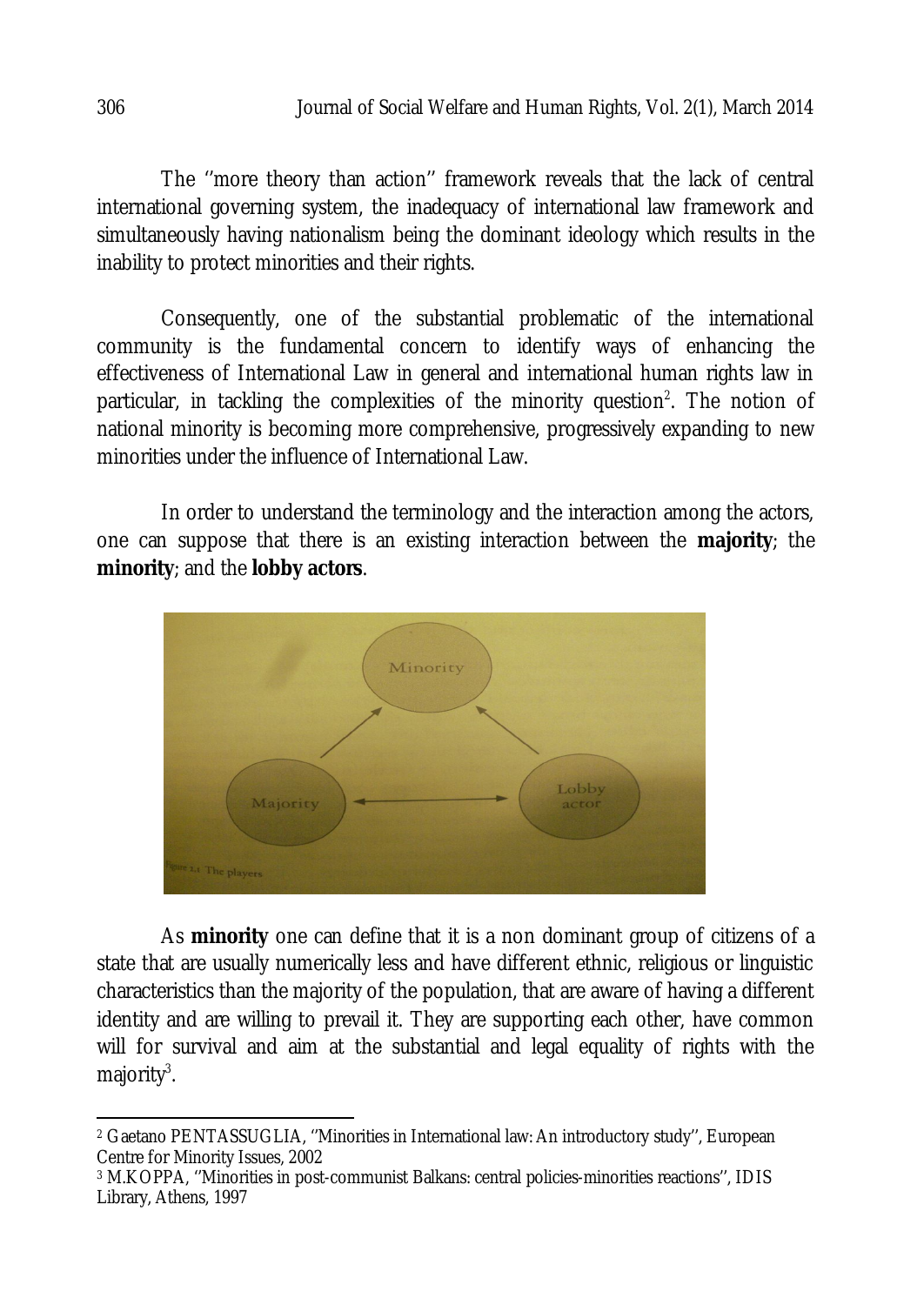**Majority,** on the other end of the spectrum, refers to the group that exercises political dominance in the state-even if it is not in the numerical majority<sup>4</sup>, while **lobby actors** are the internal and external pressures and factors that affect.

The concept of minorities has existed for time, and until the 1960s and 1970s the term generally referred to national, ethnic or religious minorities in heterogeneous nation-states. In the 1960s and 1970s, the range of characteristics used to identify minority groups widened (e.g., gender, disability, sexual orientation), and the practice of defining minority groups primarily on the basis of power and status disadvantages became common<sup>5</sup>, as the world took the passage to Nationalism and state creation. Several other definitions than the one mentioned above though for the term minority have been shared over time.

At this point one should add that in its early years, the **United Nations Sub-Commission on Prevention of Discrimination and Protection of Minorities** attempted to agree a definition, but did not succeed. Its suggested definition in 1950 was as follows:

I ''-the term minority includes only those non-dominant groups in a population which possess and wish to preserve stable ethnic, religious or linguistic traditions or characteristics markedly different from those of the rest of the population;'' II ''-such minorities should properly include a number of persons sufficient by themselves to preserve such traditions or characteristics;'' and III "-such minorities must be loyal to the State of which they are nationals.<sup>611</sup>

Latterly two other definitions have come to the fore. The first is that of Professor Capotorti, a special Rapporteur of the Sub-Commission.

 $\overline{a}$ <sup>4</sup> E.K.JENNE, ''Ethnic Bargaining: The paradox of minority empowerment'', Cornell university press, 2007

<sup>5</sup> http://science.jrank.org/pages/10247/Minority-Widening-Definition.html

<sup>6</sup> UNDOC E/CN. 4/641 Annex I, Resolution II,

Dr Patrick Thornberry, A Minority Rights Group Report *''Minorities and Human Rights Law''* , 1991 pg. 6/7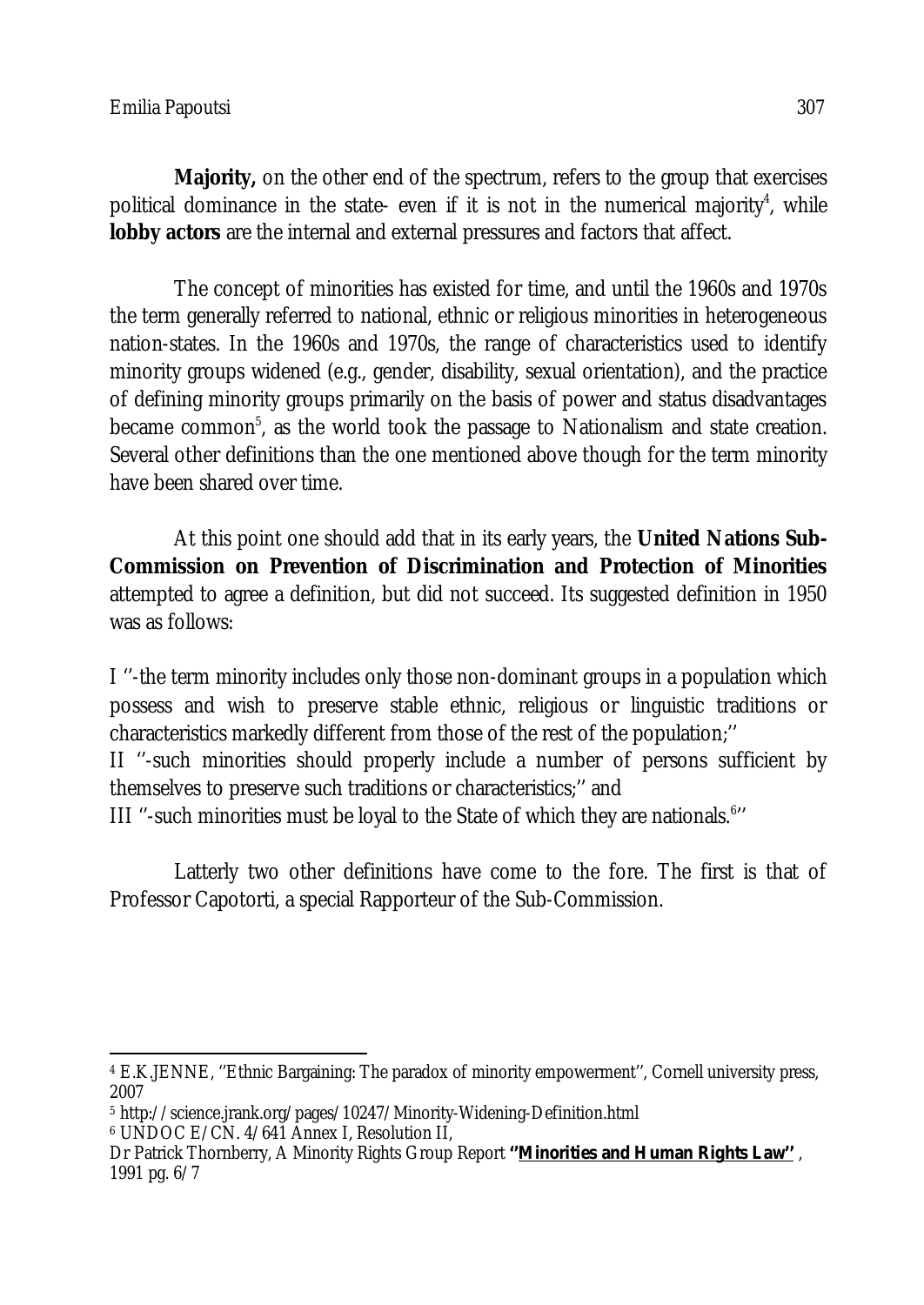He defined Minority as:''a group numerically inferior to the rest of the population of a State, in a non-dominant position, whose members- being nationals of the State- posses ethnic, religious or linguistic characteristics differing from the rest of the population and show, if only implicitly, a sense of solidarity, directed towards preserving their culture, traditions, religion or language.''

A revised version of this was submitted by Canada's Jules Deschenes to the Sub-Commission in 1985:

''a group of citizens of a State, constituting a numerical minority and in a nondominant position in a State, endowed with ethnic, religious or linguistic characteristics which differ from those of the majority of the population, having a sense of solidarity with one another, motivated, if only implicitly, by a collective will to survive and whose aim is to achieve equality with the majority in fact and in law<sup>7</sup>.''

## **''Old'' and ''New'' Minorities**

Although the <<"old"-"new" >> division of minorities doesn't exist formally, in the letter of law, and all minorities are equal in principle, it is very present in true social and political domain<sup>8</sup>. The concept of national minority is traditionally understood in a European context as referring to ethnic groups living in a state, that are linked to a nation that has constituted it's own state, so-called "kin-state". Since the Minority Treaties, the term was also used for the Jewish people and more recently for other groups. Whereas, numerous scholars have defined national minorities in opposition with immigrant ethnic groups as historical communities occupying a given territory or homeland and sharing a distinct language and culture. The term ''new'' minorities has been generally used in order to refer to the minority groups resulting from post World War II immigration.

It is of great interest to mention the theory of ''Multicultural citizenship'', that insists upon the distinction between national minorities -as autochthonous groupsand immigrant ethnic minorities, in arguing that assimilation was imposed upon the first but the latter have chosen to adopt a new language and culture $^{\circ}$ .

 $\overline{a}$ <sup>7</sup> UNDOC E/CN.4/ Sub.2/1985/31

Dr Patrick Thornberry, A Minority Rights Group Report *''Minorities and Human Rights Law''* , 1991 pg. 7

<sup>8</sup> http://www.mediaplan.ba/servis/servis03\_en.pdf

<sup>9</sup> Will KIMLICKA (1995), ''**Multicultural Citizenship: a Liberal Theory of Minority Rights''**, Oxford University Press, p. 61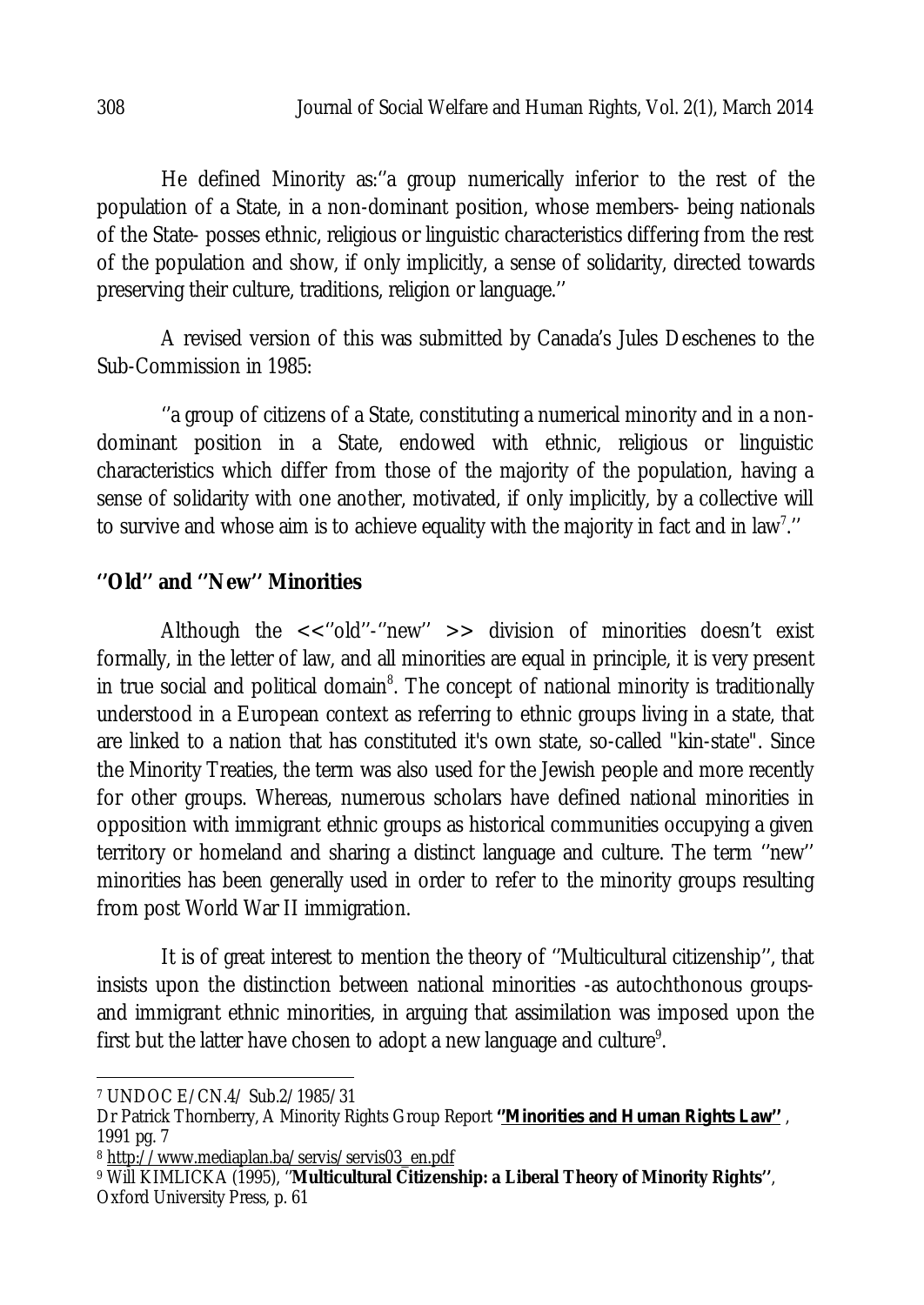Having obtained a clearer picture over the term minority and a general view on the International Law system, it should be useful to present the historical perspective concerning the evolution of International Law over the minorities' issue. For that purpose, the laws/law's systems and politics framework shall be unfolded. This includes the most important international (multilateral) Treaties and an analysis on each of the most active and respectful international organizations that aim to serve minorities protection norm and their policies as well. In order to have a constructive insight to the minority issue today, selected relevant case studies and their impact shall follow in the second part of the analysis.

## **Part A**

What has Law to do with Minorities?

Law and the legal system together provide an authoritative guide for human behaviour and provide for enforcement by official organs in society. In this respect Law and the legal system are mechanisms to ensure conformity by individuals and groups to the behavioural standards incorporated into the current rules. Law is therefore instrumental in character. It can be seen as the most formal mechanism of social control when compared with pressures to conformity with political ideals or with conventional behavioural standards supported by groups or individuals.

As an agent of social control Law acts both **passively and actively**: passively in maintaining the existing order and conformity to traditional norms; and actively by providing a process for implementing goals and values of the past and present political power holders and for facilitating change. Legal laws can be described as management agents for suppressing, confining, limiting, guiding, directing, standardizing, integrating, adapting and changing behaviour.

At the same time the legal system provides machinery for groups and individuals to modify the system itself and the standards it incorporates.

One of the most important comments mentioned in the introduction, was the fact that although the perception of minorities existed before 60's/70's it mostly then was linked to ethnic/national and religious minorities.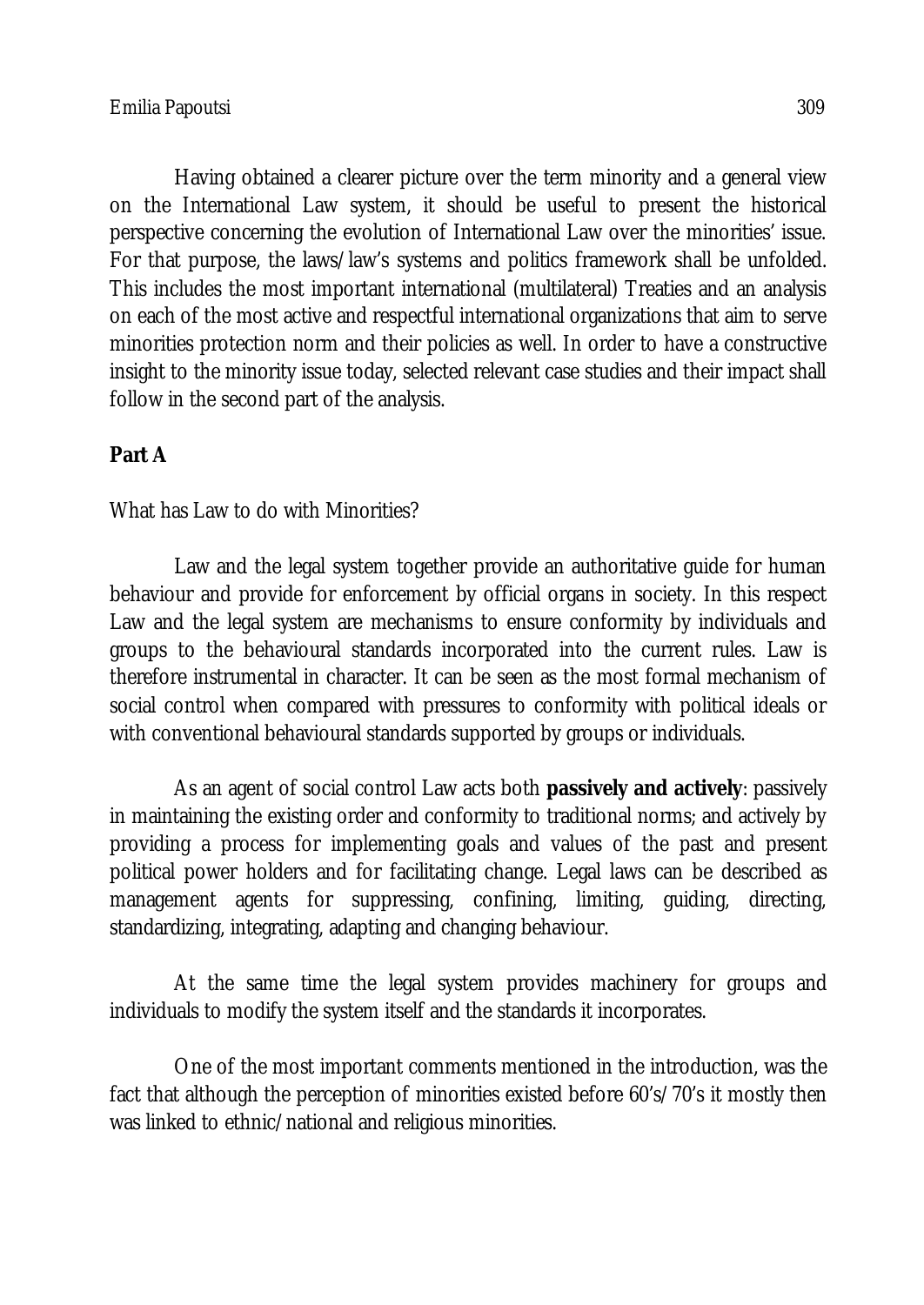Later on the range of characteristics used to identify minority groups widened (e.g., gender, disability, sexual orientation).

Under that conception of the term minority one can define a variety of minority groups even within the most conceptualised homogeneous nations, namely: women, indigenous people, children, persons with disabilities, refugees, migrant workers, prisoners, homosexuals etc. Under the wider conception of the term minority **all States have minorities**<sup>10</sup> .

| 1899                                                                                                              | Hague Convention                                                                            |  |  |  |
|-------------------------------------------------------------------------------------------------------------------|---------------------------------------------------------------------------------------------|--|--|--|
| 1907                                                                                                              | <b>Hague Convention</b>                                                                     |  |  |  |
| 1910                                                                                                              | Hague Convention concerning the Laws and Customs of War<br>on Land (1910) UKTS              |  |  |  |
| 1947                                                                                                              | <b>Universal Postal Convention</b>                                                          |  |  |  |
|                                                                                                                   |                                                                                             |  |  |  |
| 1948                                                                                                              | Convention on the Prevention and Punishment of the crime of Genocide                        |  |  |  |
|                                                                                                                   | ILO Convention concerning Freedom of Association and Protection of the Right<br>to Organize |  |  |  |
| 1949<br>Convention for the Suppression of the Traffic in persons and of Exploitation of<br>Prostitution of others |                                                                                             |  |  |  |
| 1949                                                                                                              | Geneva Convention for the Amelioration of the Condition of Wounded and                      |  |  |  |
| Sick and Shipwrecked Members of Armed Forces at Sea                                                               |                                                                                             |  |  |  |
| Geneva Convention for the Amelioration of the Condition of Wounded and                                            |                                                                                             |  |  |  |
| Sick and Shipwrecked Members of Armed Forces at Field                                                             |                                                                                             |  |  |  |
|                                                                                                                   | Geneva Convention Relative to the Protection of Civilian persons in time of<br>War          |  |  |  |
|                                                                                                                   | Geneva Convention Relative to the Protection of Victims of War                              |  |  |  |
| 1950                                                                                                              | European Convention for the protection of Human Rights and Fundamental                      |  |  |  |
|                                                                                                                   | Freedoms                                                                                    |  |  |  |

## **Table of International Conventions (till 1995)<sup>11</sup>**

 $\overline{a}$ <sup>10</sup> Palley Claire, <u>''Constitutional Law and Minorities'',</u> Minority Rights Group, 1982, pg .3

<sup>11</sup> R.Wallace, ''International Human Rights: Text and Materials'', London Sweet and Maxwell, 1997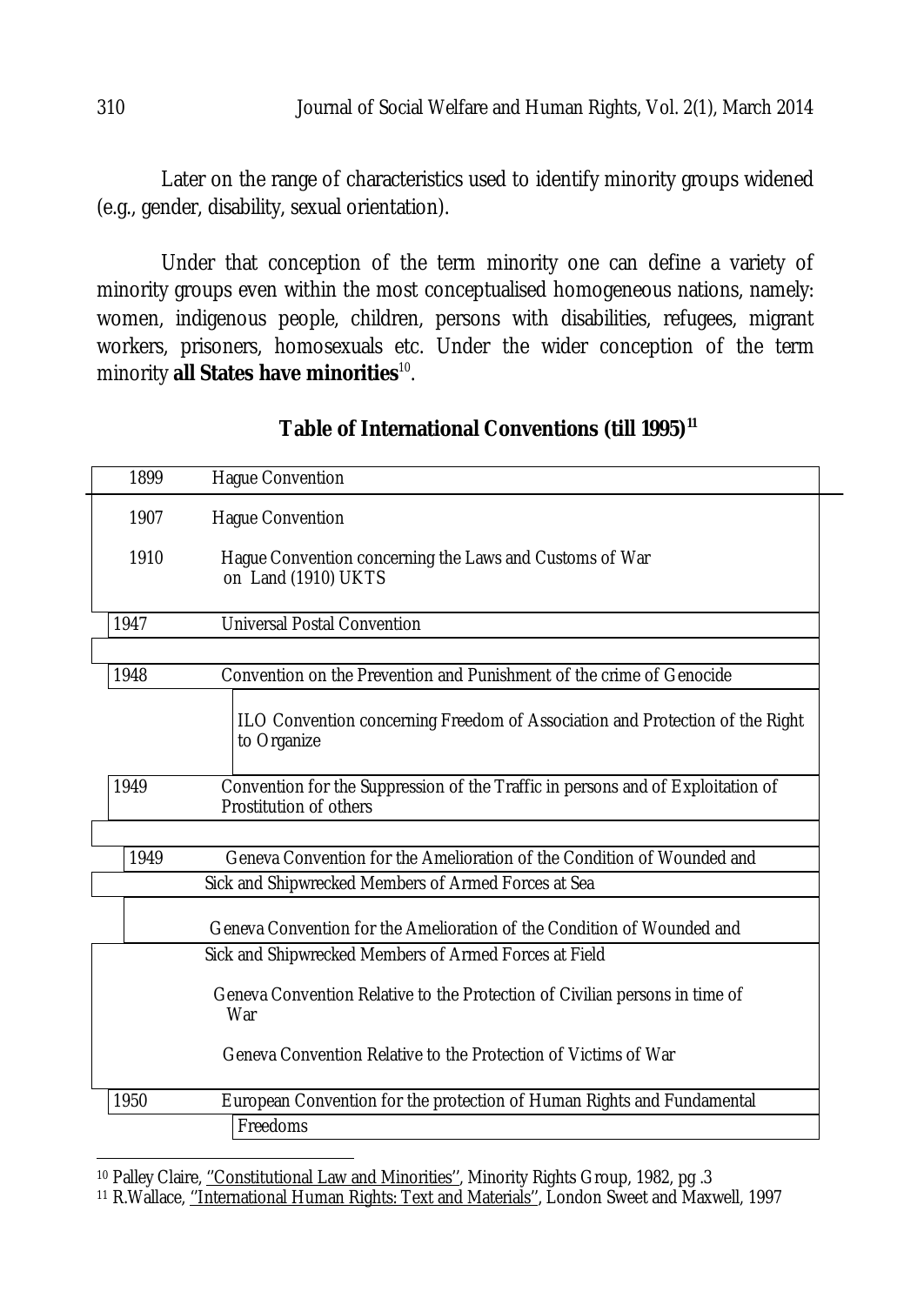| 1951 |                                                                              | Convention relating to the Status of Refugees                                                              |  |  |  |
|------|------------------------------------------------------------------------------|------------------------------------------------------------------------------------------------------------|--|--|--|
|      |                                                                              |                                                                                                            |  |  |  |
|      | 1952                                                                         | Convention on the political rights of women                                                                |  |  |  |
|      |                                                                              |                                                                                                            |  |  |  |
|      | 1954                                                                         | Hague Convention for the protection of Cultural property in the event of<br>Armed conflict                 |  |  |  |
|      | 1957                                                                         | Convention on the Nationality of Married women                                                             |  |  |  |
|      | 1960                                                                         | Convention Against Discrimination in Education                                                             |  |  |  |
|      | 1966                                                                         | International Convention on the Elimination of all forms of Racial                                         |  |  |  |
|      |                                                                              | Discrimination                                                                                             |  |  |  |
| 1966 |                                                                              | <b>International Covenant on Civil and Political Rights</b>                                                |  |  |  |
|      |                                                                              | International Covenant on Economic, Social and Cultural Rights                                             |  |  |  |
|      | 1968                                                                         | Convention of the Non Applicability of Statutory Limitations of War Crimes<br><b>Against Humanity</b>      |  |  |  |
|      | 1974                                                                         | Organization of African Unity Convention                                                                   |  |  |  |
|      | 1975                                                                         | International Labour Conference Convention concerning Migrations in                                        |  |  |  |
|      |                                                                              | Abusive Conditions and the promotion of Equality of Opportunity and<br><b>Treatment of Migrant workers</b> |  |  |  |
|      | 1979                                                                         | Convention on the Elimination of all Forms of Discrimination Against                                       |  |  |  |
|      |                                                                              | Women                                                                                                      |  |  |  |
|      |                                                                              |                                                                                                            |  |  |  |
|      | 1980                                                                         | Convention on Prohibitions or Restrictions on the use of certain                                           |  |  |  |
|      |                                                                              | Conventional Weapons which may be deemed to be excessively injurious<br>Or to have indiscriminate effect   |  |  |  |
|      | 1984                                                                         | Convention against Torture and Other Cruel, Inhuman, or Degrading                                          |  |  |  |
|      |                                                                              | Treatment or punishment                                                                                    |  |  |  |
|      | 1987                                                                         | European Convention on the prevention of Torture and Inhuman                                               |  |  |  |
|      |                                                                              | Or Degrading Treatment or Punishment                                                                       |  |  |  |
|      | 1989                                                                         | Convention Concerning Indigenous and Tribal persons in Independent                                         |  |  |  |
|      |                                                                              | Countries                                                                                                  |  |  |  |
|      | 1990 International Convention on the Protection of the Rights of All Migrant |                                                                                                            |  |  |  |
|      | Workers and Members of their family                                          |                                                                                                            |  |  |  |
|      | 1993                                                                         | Convention on Protection of Children and cooperation in Respect of                                         |  |  |  |
|      |                                                                              | <b>Inter-Country Adoption</b>                                                                              |  |  |  |
|      | 1993                                                                         | Proposed Convention against Sexual Explanation Arts                                                        |  |  |  |
|      | 1995                                                                         | Convention on the Rights of the Child                                                                      |  |  |  |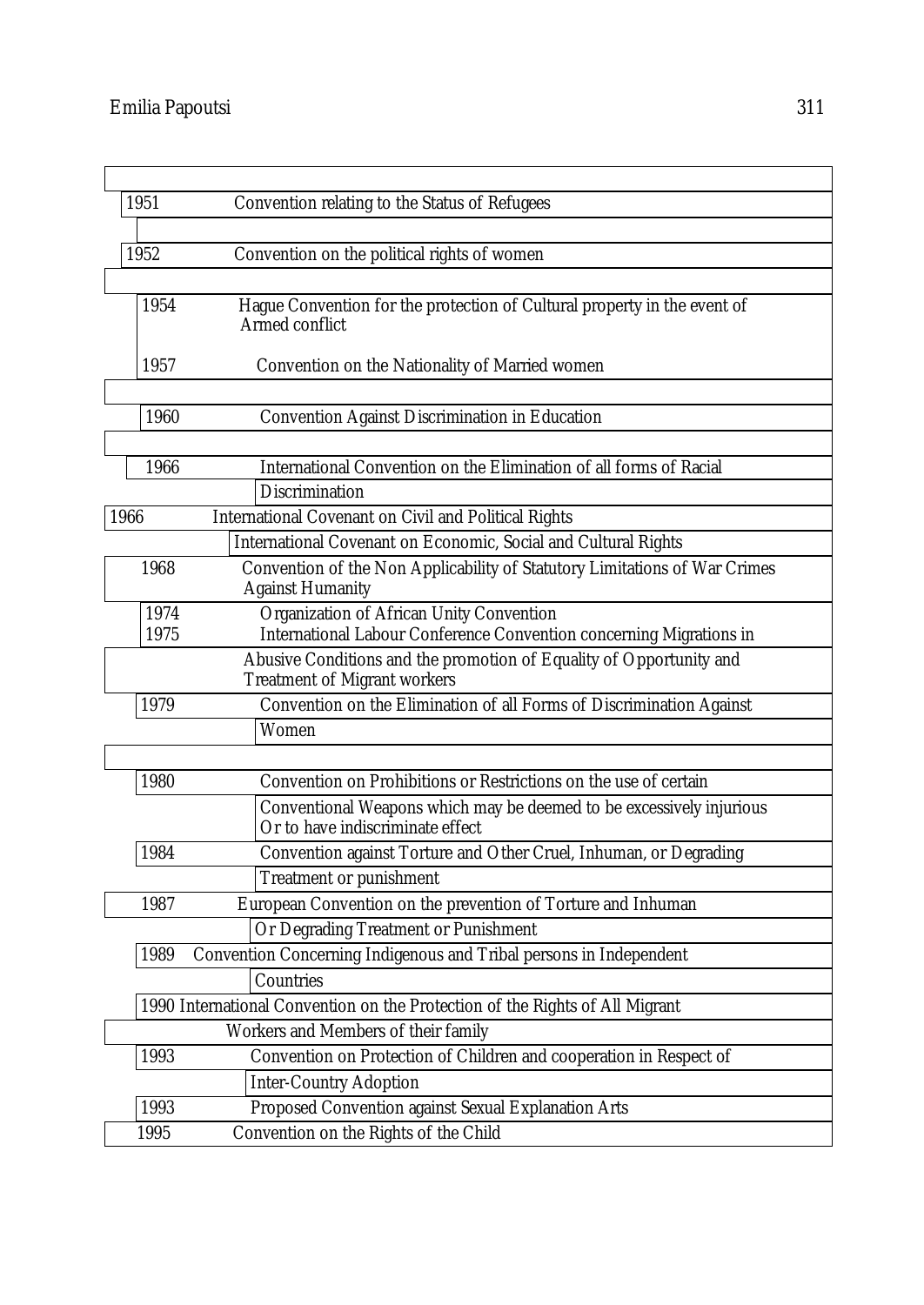## **Table of United Nations Declarations (till 1995)<sup>12</sup>**:

| 1948         | Universal Declaration of Human Rights                                                                                                                                                                                                                                          |  |  |
|--------------|--------------------------------------------------------------------------------------------------------------------------------------------------------------------------------------------------------------------------------------------------------------------------------|--|--|
| 1957         | Declaration of the Rights of the Child                                                                                                                                                                                                                                         |  |  |
| 1960         | Declaration on the Elimination of All Forms of Racial Discrimination                                                                                                                                                                                                           |  |  |
| 1967         | <b>Declaration on Territorial Asylum</b>                                                                                                                                                                                                                                       |  |  |
| 1970         | Declaration on Principles of International Law concerning Friendly<br>Relations and Cooperation among States in Accordance with the<br><b>Charter of the United Nations</b>                                                                                                    |  |  |
| 1975<br>1976 | Declaration on the protection of all persons from being Subjected<br>To Torture and Other Cruel, Inhuman or Degrading Treatment or Punishment<br><b>International Covenant on Civil and Political Rights</b>                                                                   |  |  |
| 1981         | Declaration on the Elimination of all Forms of Intolerance and of<br>Discrimination based on Religion or Belief                                                                                                                                                                |  |  |
|              | Declaration on the Human Rights of Individuals who are not Nationals<br>Of the country in which they Live                                                                                                                                                                      |  |  |
| 1985         | Declaration on the right of Development                                                                                                                                                                                                                                        |  |  |
| 1990         | World Declaration on Education for all                                                                                                                                                                                                                                         |  |  |
| 1992         | Cairo Declaration of principles of International Law on Compensation<br>To refugees<br>Declaration on the protection of all persons from Enforced Disappearance<br>Declaration on the rights of persons belonging to National or Ethnic,<br>Religious or Linguistic Minorities |  |  |
| 1993         | Declaration on the Elimination of all Forms of Religions Intolerance<br>Vienna declaration and Program of Action                                                                                                                                                               |  |  |
| 1994         | Declaration on the Elimination of Violence Against Women<br>Draft Declaration on the Rights of Indigenous people                                                                                                                                                               |  |  |
| 1995         | Beijing Declaration of Human Rights and Women                                                                                                                                                                                                                                  |  |  |
|              |                                                                                                                                                                                                                                                                                |  |  |

The ones considered most important- due to the number of members recognizing them, their power of binding or/and originality- shall be analyzed.

 $\overline{\phantom{a}}$ *<sup>12</sup> R.Wallace, ''International Human Rights: Text and Materials'', London Sweet and Maxwell, 1997*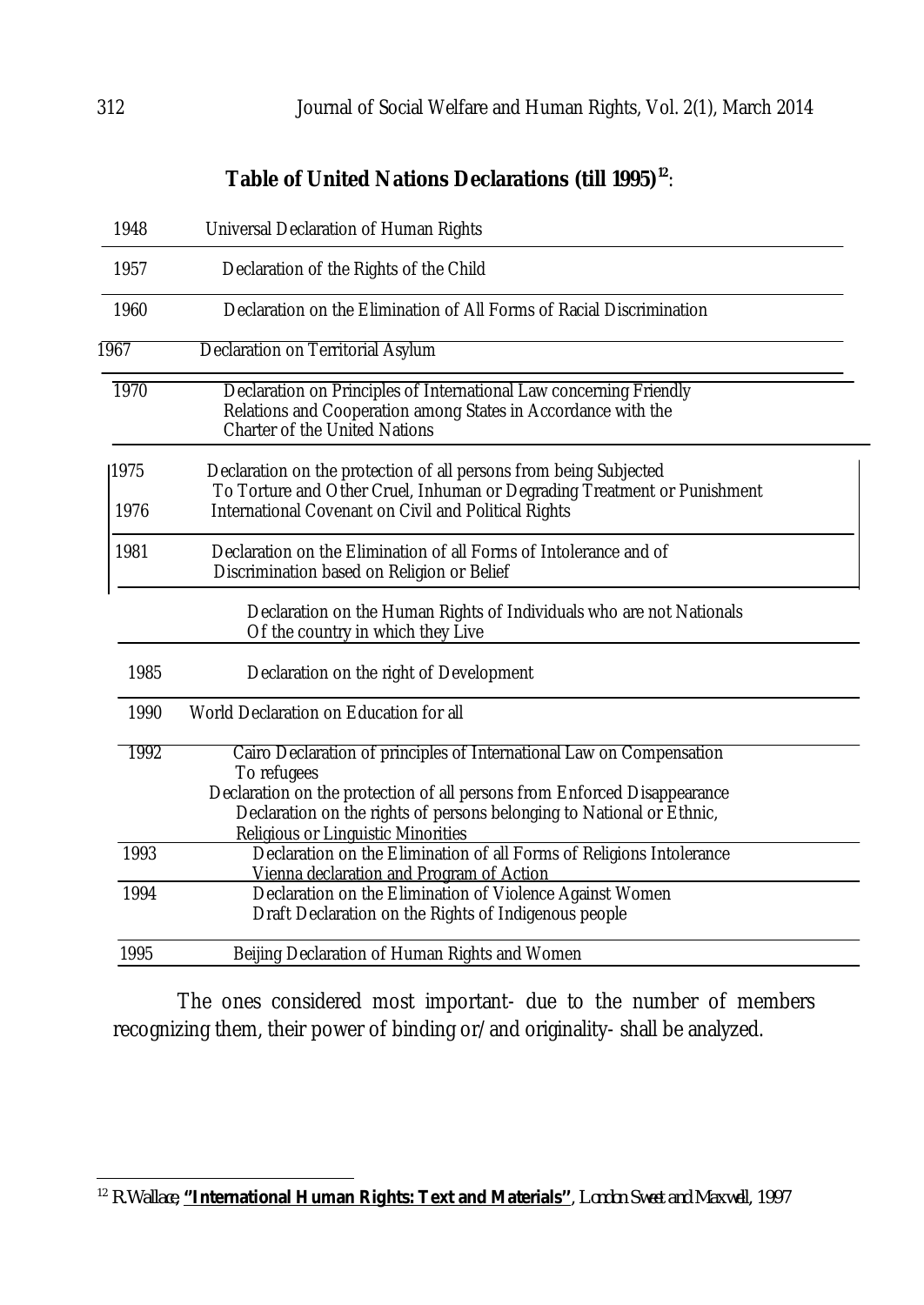## **1948 Universal Declaration of Human Rights**

The Universal Declaration of Human Rights (UDHR) is a milestone document in the history of human rights. Drafted by representatives with different legal and cultural backgrounds from all regions of the world, the Declaration was proclaimed by the United Nations General Assembly in Paris on 10 December 1948 General Assembly resolution 217 A (III) as a common standard of achievements for all peoples and all nations. It sets out, for the first time, fundamental human rights to be universally protected $^{13}$ .

Fifty years ago, the United Nations General Assembly adopted the Universal Declaration of Human Rights as a bulwark against oppression and discrimination. In the wake of a devastating world war, which had witnessed some of the most barbarous crimes in human history, the Universal Declaration marked the first time that the rights and freedoms of individuals were set forth in such detail. It also represented the first international recognition that human rights and fundamental freedoms are applicable to every person, everywhere. In this sense, the Universal Declaration was a landmark achievement in world history. Today, it continues to affect people's lives and inspire human rights activism and legislation all over the world.

The Universal Declaration is remarkable in two fundamental aspects. In 1948, the then 58 Member States of the United Nations represented a range of ideologies, political systems and religious and cultural backgrounds, as well as different stages of economic development. The authors of the Declaration, themselves from different regions of the world, sought to ensure that the draft text would reflect these different cultural traditions and incorporate common values inherent in the world's principal legal systems and religious and philosophical traditions. Most important, the Universal Declaration was to be a common statement of mutual aspirations -- a shared vision of a more equitable and just world.

The success of their endeavour is demonstrated by the virtually universal acceptance of the Declaration. Today, the Universal Declaration, translated into nearly 250 national and local languages, is the best known and most cited human rights document in the world.

 $\overline{\phantom{a}}$ <sup>13</sup> http://www.ohchr.org/en/udhr/pages/introduction.aspx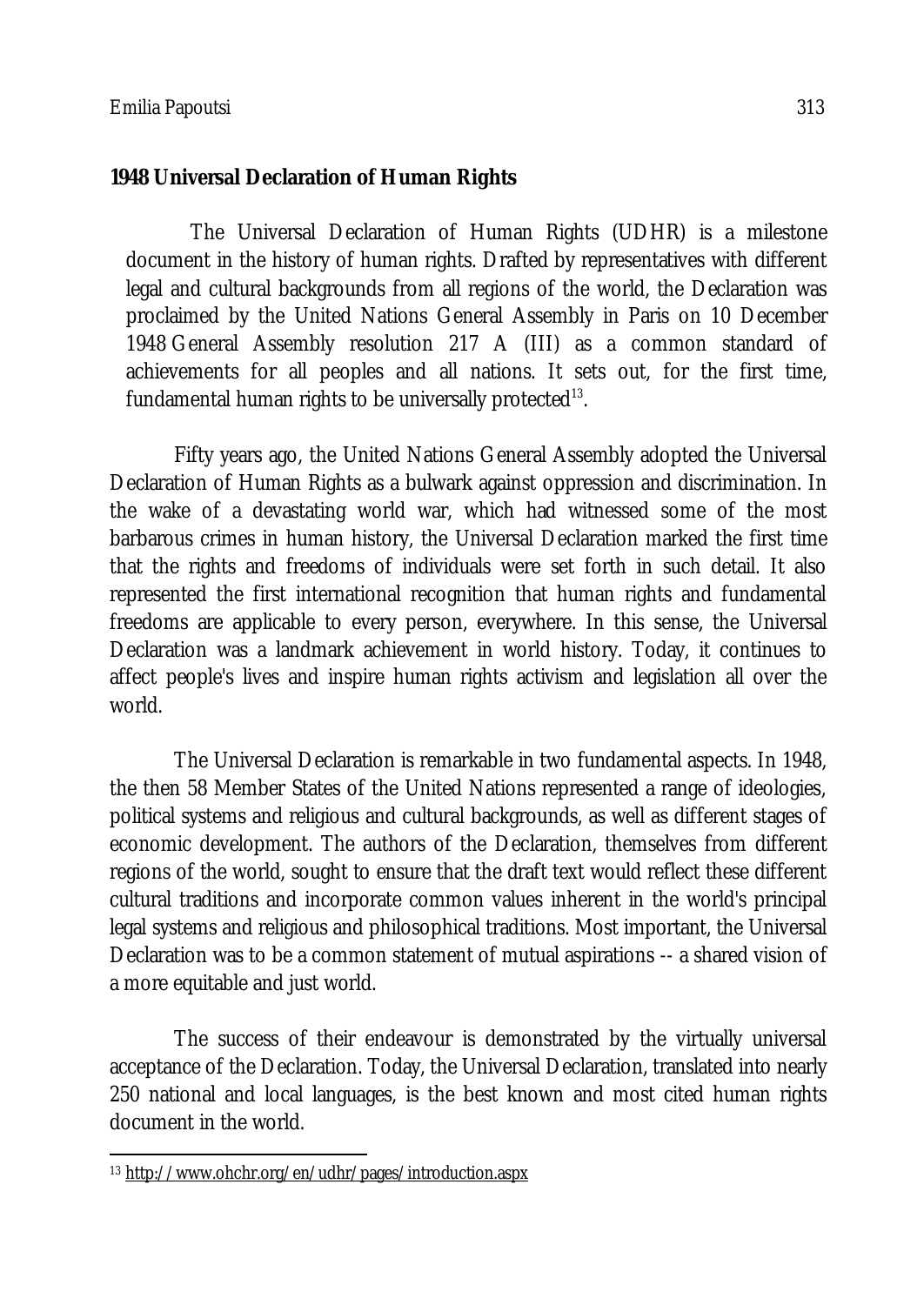The foundation of international human rights law, the Universal Declaration serves as a model for numerous international treaties and declarations and is incorporated in the constitutions and laws of many countries.

For the first time in history, the international community embraced a document considered to have universal value -- "a common standard of achievement for all peoples and all nations". Its Preamble acknowledges the importance of a human rights legal framework to maintaining international peace and security, stating that recognition of the inherent dignity and equal and inalienable rights of all individuals is the foundation of freedom, justice and peace in the world. Elaborating the United Nations Charter's declared purpose of promoting social progress and wellbeing in larger freedom, the Declaration gives equal importance to economic, social and cultural rights and to civil rights and political liberties, and affords them the same degree of protection. The Declaration has inspired more than 60 international human rights instruments, which together constitute a comprehensive system of legally binding treaties for the promotion and protection of human rights.

The Universal Declaration covers the range of human rights in 30 clear and concise articles. The first two articles lay the universal foundation of human rights: human beings are equal because of their shared essence of human dignity; human rights are universal, not because of any State or international organization, but because they belong to all of humanity. The two articles assure that human rights are the birthright of everyone, not privileges of a select few, nor privileges to be granted or denied. Article 1 declares that "all human beings are born equal in dignity and rights. They are endowed with reason and conscience and should act towards one another in a spirit of brotherhood." Article 2 recognizes the universal dignity of a life free from discrimination. "Everyone is entitled to all the rights and freedoms set forth in this Declaration, without distinction of any kind such as race, colour, sex, language, religion, political or other opinion, national or social origin, property, birth or other status."

The first cluster of articles, 3 to 21, sets forth civil and political rights to which everyone is entitled. The right to life, liberty and personal security, recognized in Article 3, sets the base for all following political rights and civil liberties, including freedom from slavery, torture and arbitrary arrest, as well as the rights to a fair trial, free speech and free movement and privacy.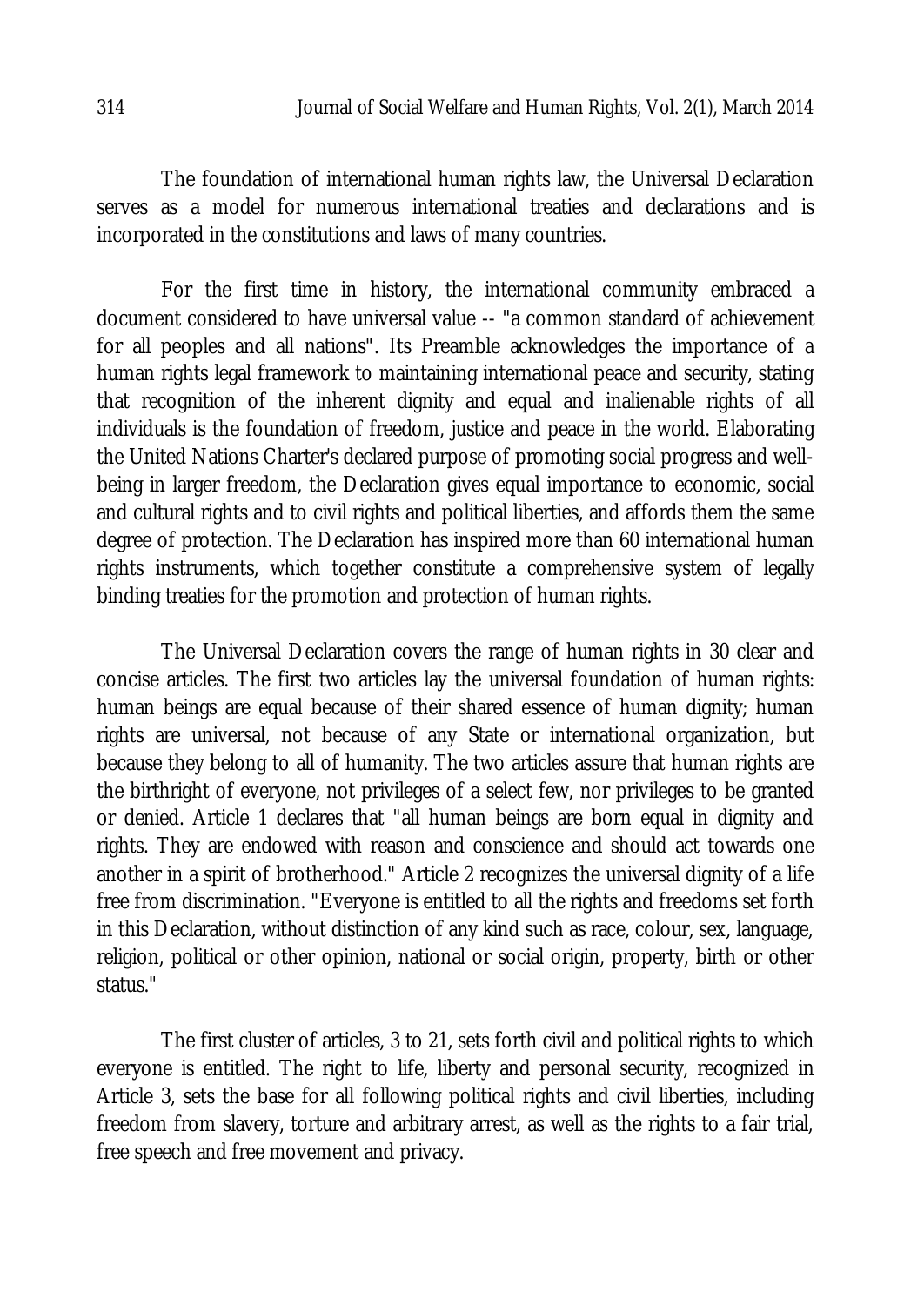The second cluster of articles, 22 to27, sets forth the economic, social and cultural rights to which all human beings are entitled. The cornerstone of these rights is Article 22, acknowledging that, as a member of society, everyone has the right to social security and is therefore entitled to the realization of the economic, social and cultural rights "indispensable" for his or her dignity and free and full personal development. Five articles elaborate the rights necessary for the enjoyment of the fundamental right to social security, including economic rights related to work, fair remuneration and leisure, social rights concerning an adequate standard of living for health, well-being and education, and the right to participate in the cultural life of the community.

The third and final cluster of articles, 28 to 30, provides a larger protective framework in which all human rights are to be universally enjoyed. Article 28 recognizes the right to a social and international order that enables the realization of human rights and fundamental freedoms. Article 29 acknowledges that, along with rights, human beings also have obligations to the community which also enable them to develop their individual potential freely and fully. Article 30, finally, protects the interpretation of the articles of the Declaration from any outside interference contrary to the purposes and principles of the United Nations. It explicitly states that no State, group or person can claim, on the basis of the Declaration, to have the right to engage in any activity or to perform any act aimed at the destruction of any of the rights and freedoms set forth in the Universal Declaration $14$ .

## **International Covenant on Civil and Political Rights**

Adopted and opened for signature, ratification and accession by General Assembly resolution 2200A (XXI) of 16 December 1966 entry into force 23 March1976, in accordance with Article 49.

The Covenant follows the structure of the UDHR and ICESCR, with a preamble and fifty-three articles, divided into six parts.

**Part 1** (Article 1) recognises the right of all peoples to self-determination, including the right to "freely determine their political status", pursue their economic, social and cultural goals, and manage and dispose of their own resources.

 $\overline{\phantom{a}}$ <sup>14</sup> http://www.un.org/rights/HRToday/declar.htm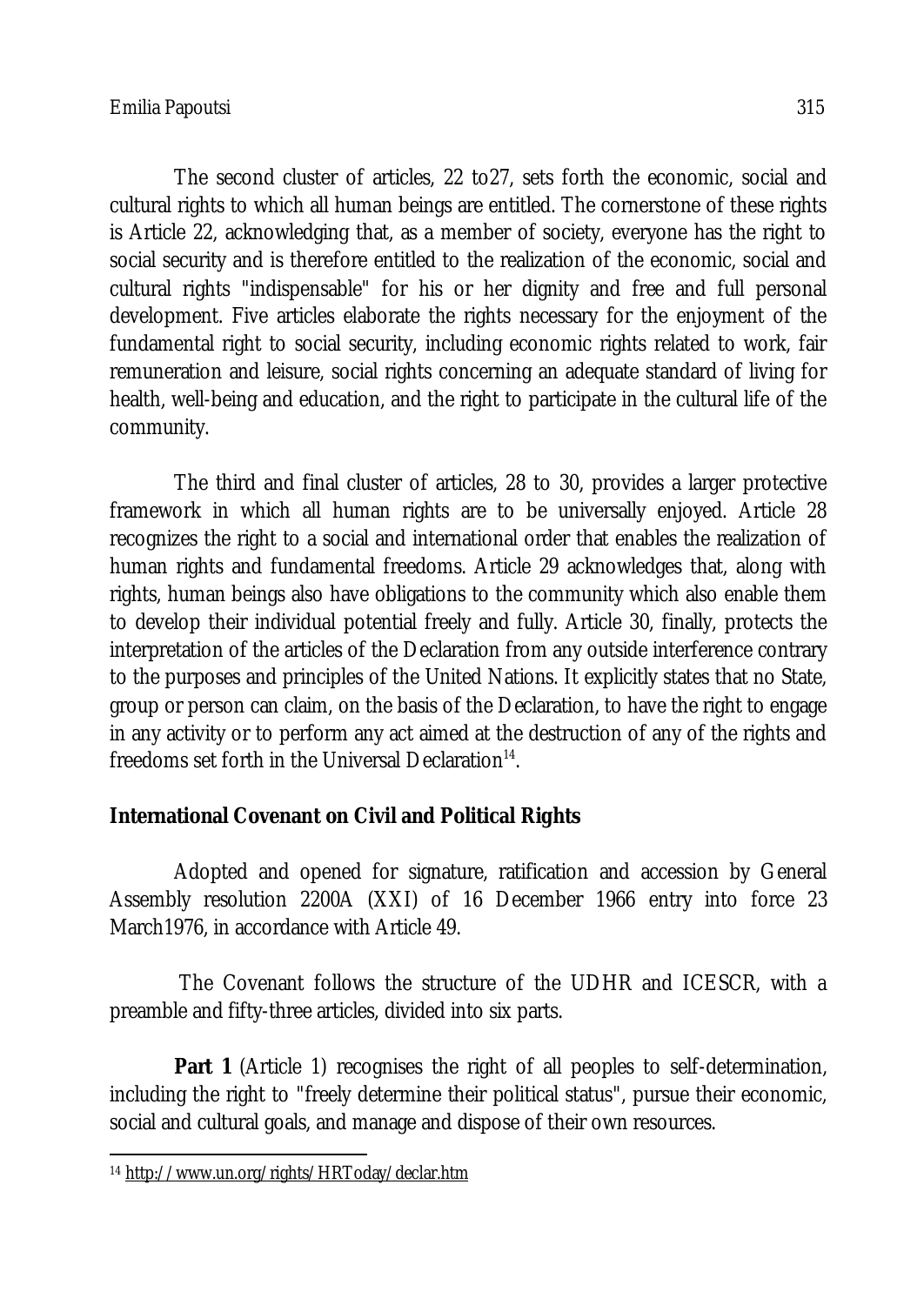It recognises a negative right of a people not to be deprived of its means of subsistence, and imposes an obligation on those parties still responsible for non-self governing and trust territories (colonies) to encourage and respect their selfdetermination.

**Part 2** (Articles 2 - 5) obliges parties to legislate where necessary to give effect to the rights recognised in the Covenant, and to provide an effective legal remedy for any violation of those rights. It also requires the rights be recognised "without distinction of any kind, such as race, colour, sex, language, religion, political or other opinion, national or social origin, property, birth or other status," and to ensure that they are enjoyed equally by women. The rights can only be limited "in time of public emergency which threatens the life of the nation," and even then no derogation is permitted from the rights to life, freedom from torture and slavery, the freedom from retrospective law, the right to personhood, and freedom of thought, conscience and religion.

**Part 3** (Articles 6 - 27) lists the rights themselves. These include rights to

- physical integrity, in the form of the right to life and freedom from torture and slavery (Articles 6, 7, and 8);
- liberty and security of the person, in the form of freedom from arbitrary arrest and detention and the right to *habeas corpus* (Articles 9 - 11);
- procedural fairness in law, in the form of rights to due process, a fai and impartial trial, the presumption of innocence, and recognition as a person before the law (Articles 14, 15, and 16);
- individual liberty, in the form of the freedoms of movement, thought, conscience and religion, speech, association and assembly, family rights, the right to a nationality, and the right to privacy (Articles 12, 13, 17 - 24);
- prohibition of any propaganda for war as well as any avocacy of national or religious hatred that constitutes incitement to discrimination, hostility or violence by law (Article 20);
- political participation, including the right to join a political party and the right to vote (Article 25);
- Non-discrimination and equality before the law (Articles 26 and 27).

Many of these rights include specific actions which must be undertaken to realise them.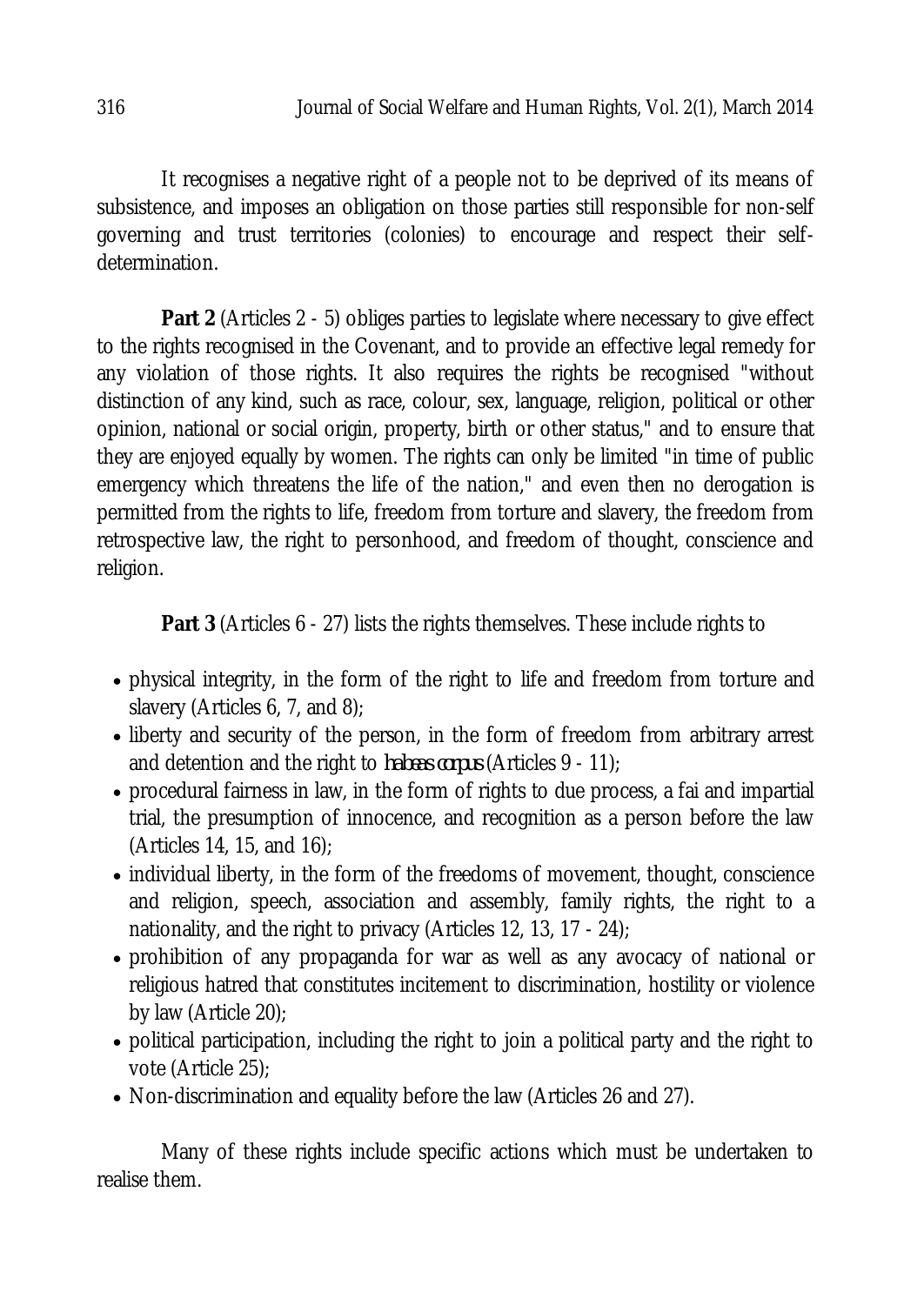**Part 4** (Articles 28 - 45) governs the establishment and operation of the Human Rights Committee and the reporting and monitoring of the Covenant. It also allows parties to recognise the competence of the Committee to resolve disputes between parties on the implementation of the Covenant (Articles 41 and 42).

**Part 5** (Articles 46 - 47) clarifies that the Covenant shall not be interpreted as interfering with the operation of the United Nations or "the inherent right of all peoples to enjoy and utilize fully and freely their natural wealth and resources".

**Part 6** (Articles 48 - 53) governs ratification, entry into force, and amendment of the Covenant<sup>15</sup>.

The most important though of the articles of the Covenant is Article 27: this Article concerns the obligation for all states to take all necessary measures to protect minorities. Nevertheless its weakness is that the decision whether a minority exists or not is up to the states judgement, a problematic which shall be criticised in the end of the essay.

## **Charter for Regional or Minority Languages**

This Treaty –one of the most important texts out of the new international system- is open for signature by the member States of the Council of Europe, was signed in Strasbourg on 1992 and entered into force in 1998.

This treaty aims to protect and promote the historical regional or minority languages of Europe. It was adopted, on the one hand, in order to maintain and to develop the Europe's cultural traditions and heritage, and on the other, to respect an inalienable and commonly recognised right to use a regional or minority language in private and public life.

 $\overline{\phantom{a}}$ <sup>15</sup> Sieghart, Paul (1983). ''**The International Law of Human Rights''**. Oxford University Press. p. 25. http://en.wikipedia.org/wiki/International\_Covenant\_on\_Civil\_and\_Political\_Rights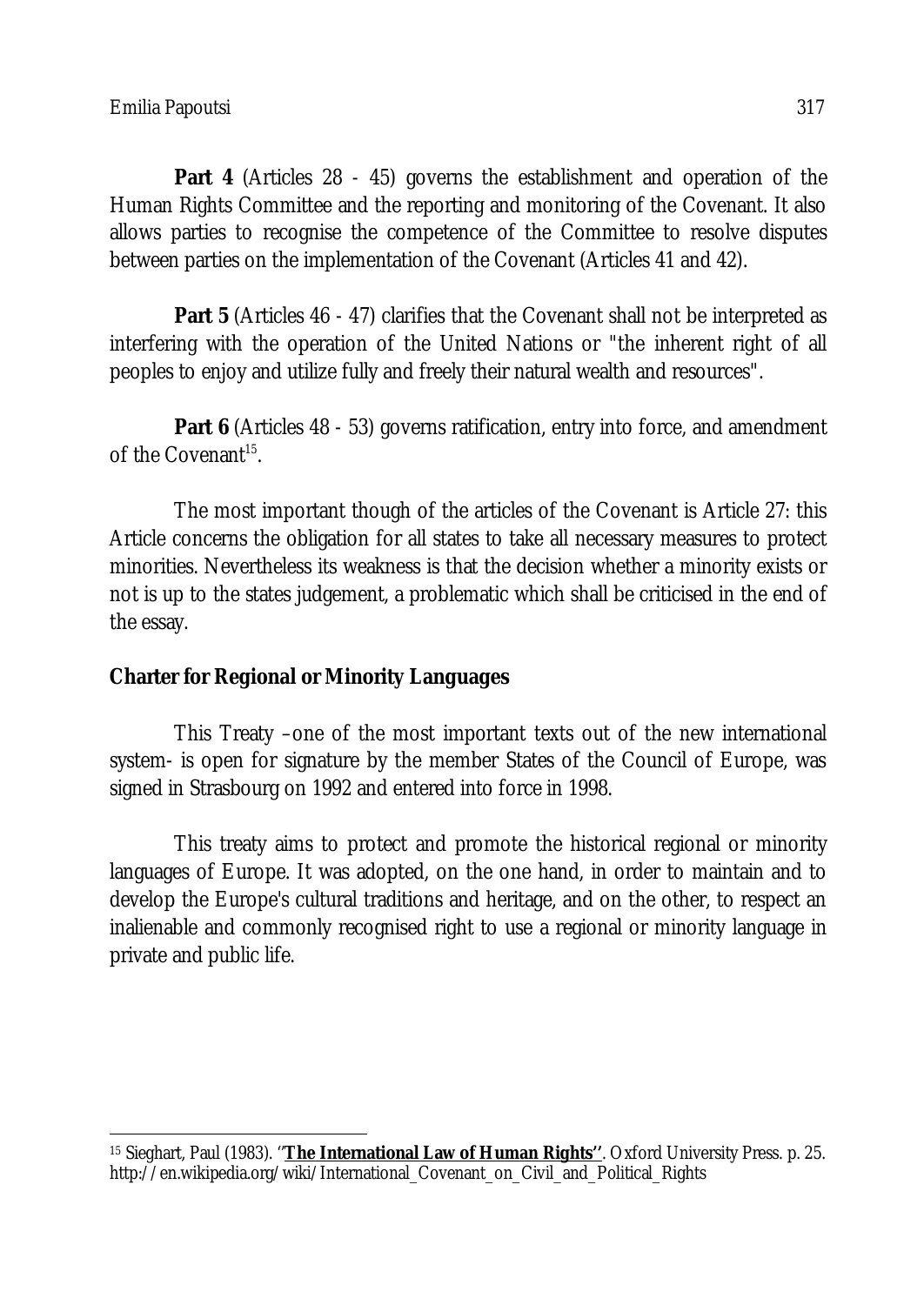First, it enunciates objectives and principles that Parties undertake to apply to all the regional or minority languages spoken within their territory: respect for the geographical area of each language; the need for promotion; the facilitation and/or encouragement of the use of regional or minority languages in speech and writing, in public and private life (by appropriate measures of teaching and study, by transnational exchanges for languages used in identical or similar form in other States).

Further, the Charter sets out a number of specific measures to promote the use of regional or minority languages in public life. These measures cover the following fields: education, justice, administrative authorities and public services, media, cultural activities and facilities, economic and social activities and transfrontier exchanges. Each Party undertakes to apply a minimum of thirty-five paragraphs or sub-paragraphs chosen from among these measures, including a number of compulsory measures chosen from a "hard core". Moreover, each Party has to specify in its instrument of ratification, acceptance or approval, each regional or minority language, or official language which is less widely used in the whole or part of its territory, to which the paragraphs chosen shall apply.

Enforcement of the Charter is under control of a committee of experts which periodically examines reports presented by the Parties $^{\text{16}}$ .

## **Framework Convention on the protection of National Minorities**

The Framework Convention on the protection of National Minorities, drawn up within the Council of Europe by Ad Hoc committee for the protection of National minorities (CAHMIN) under the authority of the committee of Ministers, was adopted on 1994 and opened for signature by the member States of the Council of Europe on 1995.

Non member States may also be invited by the Committee of Ministers to this instrument. It is the first binding multilateral instrument devoted to the protection of national minorities in general. Its aim is to specify the legal principles which States undertake to respect in order to insure the protection of national minorities.

 $\overline{\phantom{a}}$ <sup>16</sup> http://conventions.coe.int/Treaty/en/Summaries/Html/148.htm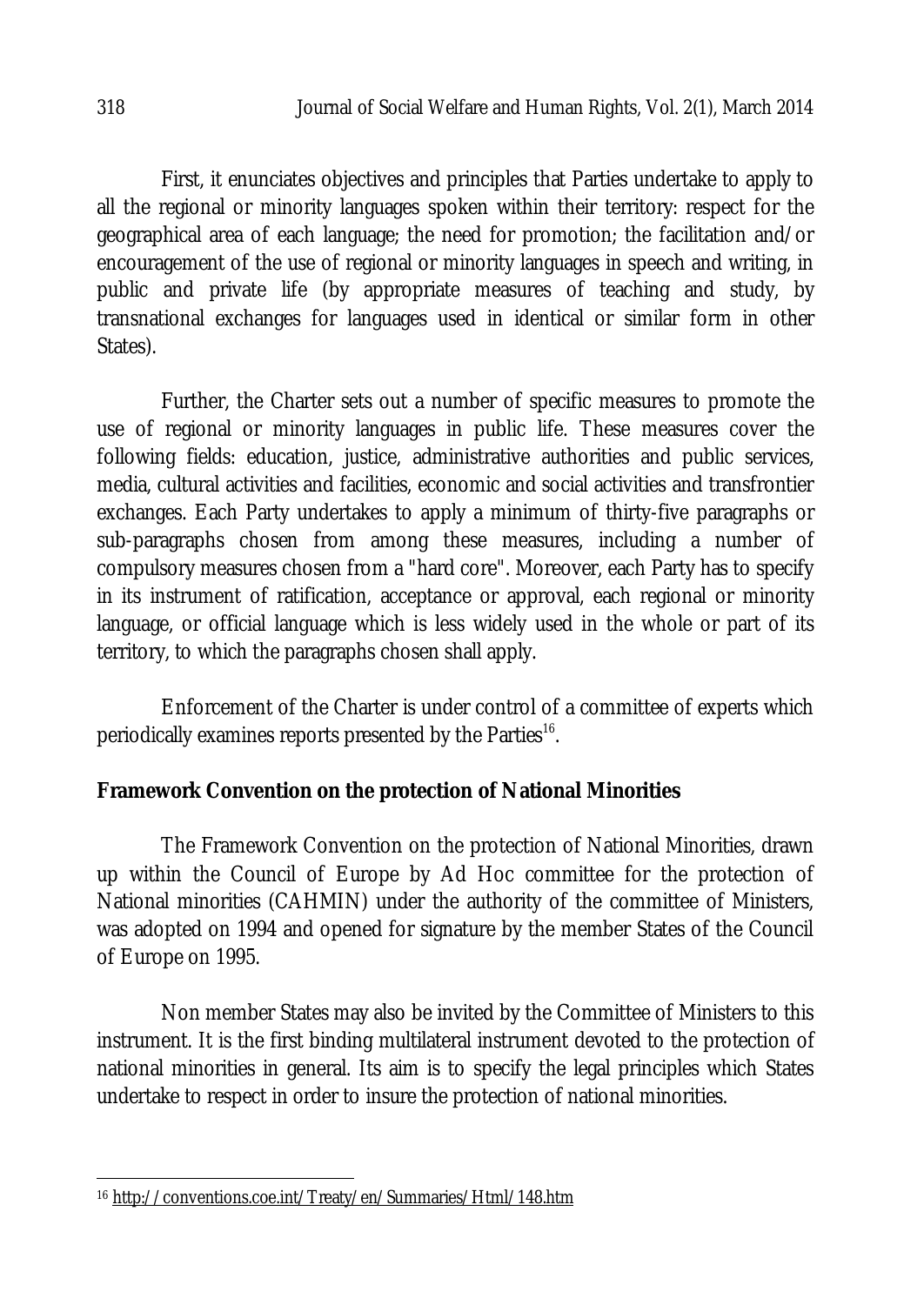It has thereby given effect to the Vienna Declaration's call for the political commitments adopted by the Organization on Security and Co-operation in Europe (OSCE) to be transformed, to the greatest possible extent, into legal obligations. It should be pointed out that the Framework Convention does not contain a definition of the notion of ''national minority''. Furthermore, the implementation of the principles the Convention sets shall be done through national legislation and appropriate governmental policies. The structure of the Convention is such: Apart from its preamble it contains an operative part divided into five sections:

**Section I:** contains provisions, which in a general fashion stipulate certain fundamental principles which may serve to elucidate the other substantive provisions of the Framework Convention.

**Section II:** contains a catalogue of specific principles.

**Section III:** contains various provisions concerning the interpretation and application of the convention.

**Section IV:** contains provisions on monitoring of the implementation of the Framework Convention.

**Section V:** contains the final clauses which are based on the model final clauses for conventions and agreements concluded within the Council of  $\sf{Europe}^{\sf 17}.$ 

## **The Charter of Fundamental Rights of the European Union**

In June 1999, the Cologne European Council concluded that the fundamental rights applicable at European Union (EU) level should be consolidated in a charter to give them greater visibility. The heads of state/government aspired to include in the charter the general principles set out in the 1950 European Convention on Human Rights and those derived from the constitutional traditions common to EU countries. In addition, the charter was to include the fundamental rights that apply to EU citizens as well as the economic and social rights contained in the Council of Europe Social Charter and the Community Charter of Fundamental Social Rights of Workers. It would also reflect the principles derived from the case law of the Court of Justice and the European Court of Human Rights<sup>18</sup>.

 $\overline{\phantom{a}}$ <sup>17</sup> http://www.coe.int/t/dghl/monitoring/minorities/default\_en.asp

<sup>&#</sup>x27;'about FCNM''

<sup>18</sup>http://europa.eu/legislation\_summaries/justice\_freedom\_security/combating\_discrimination/l3350 1\_en.htm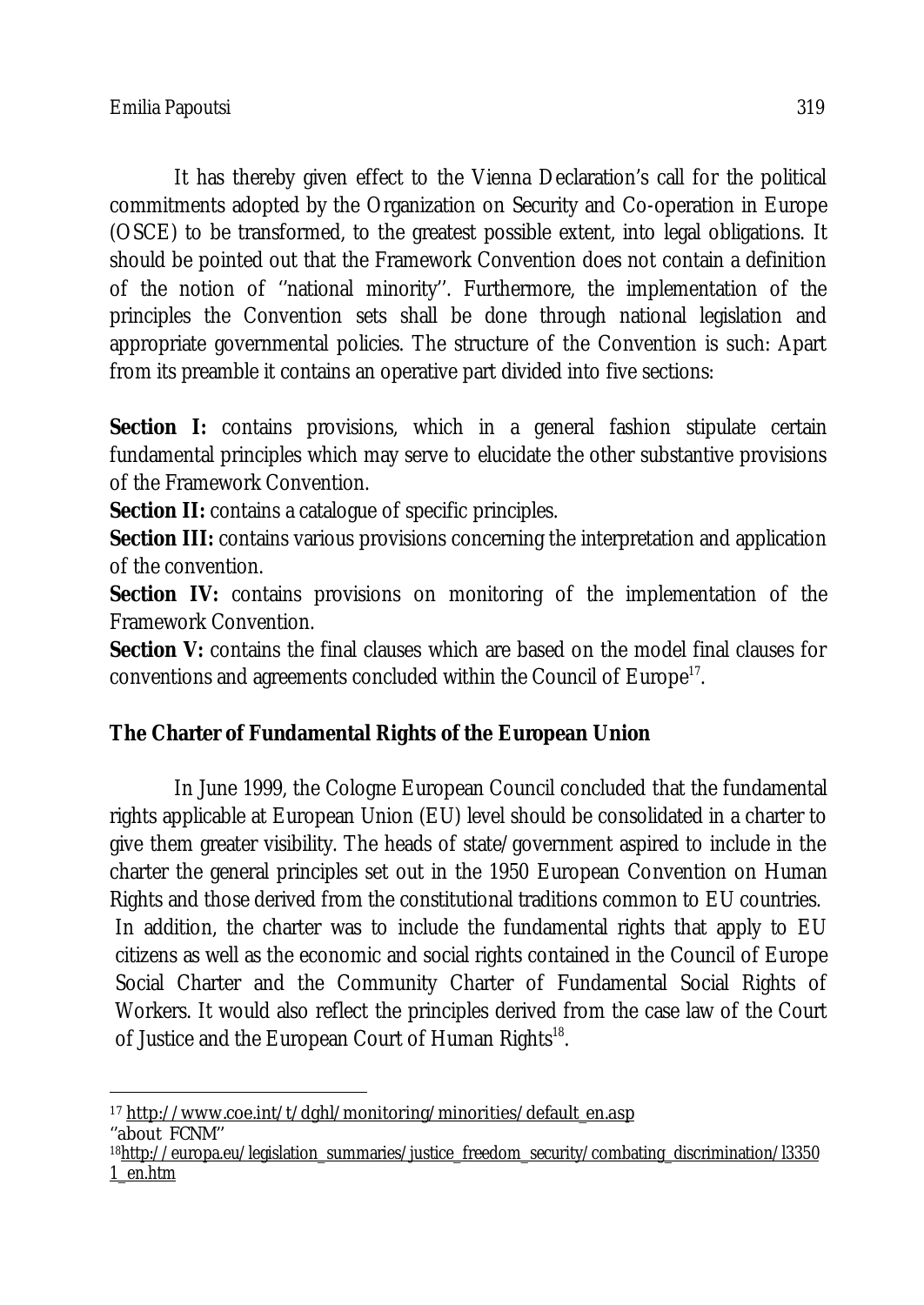These rights are divided into six sections:

- Dignity
- Freedoms
- Equality
- Solidarity
- Citizens' rights
- $\bullet$  Justice<sup>19</sup>

The charter was drawn up by a convention consisting of a representative from each EU country and the European Commission, as well as members of the European Parliament and national parliaments. It was formally proclaimed in Nice in December 2000 by the European Parliament, Council and Commission. In December 2009, with the entry into force of the Lisbon Treaty, the charter was given binding legal effect equal to the Treaties. To this end, the charter was amended and proclaimed a second time in December 2007.

Having gone through a brief historic background and a short analysis on each of some of the most important Covenants, it should be useful to underline and know better the background/action on the leading thus most active international organizations and protective ''regimes'' –namely a) the Council of Europe, b) United Nations, c) OSCE and d) EU.

# **The Council of Europe (COE)**

The Council of Europe, based in Strasbourg (France), now covers virtually the entire European continent, with its 47 member countries. Founded on 5 May 1949 by 10 countries, the Council of Europe seeks to develop throughout Europe common and democratic principles based on the European Convention on Human Rights and other reference texts on the protection of individuals<sup>20</sup>. Human Rights-Democracy-Rule of Law are values for the foundations of a tolerant and civilised society and indispensable for European stability, economic growth and social cohesion. On the basis of these fundamental values, COE tries to find shared solutions to major problems such as terrorism, organised crime and corruption, cyber-crime, bioethics and cloning, violence against children and women, and trafficking in human beings.

 $\overline{a}$ <sup>19</sup> http://www.europarl.europa.eu/charter/default\_en.htm

<sup>20</sup> http://www.coe.int/aboutCoe/index.asp?page=quisommesnous&l=en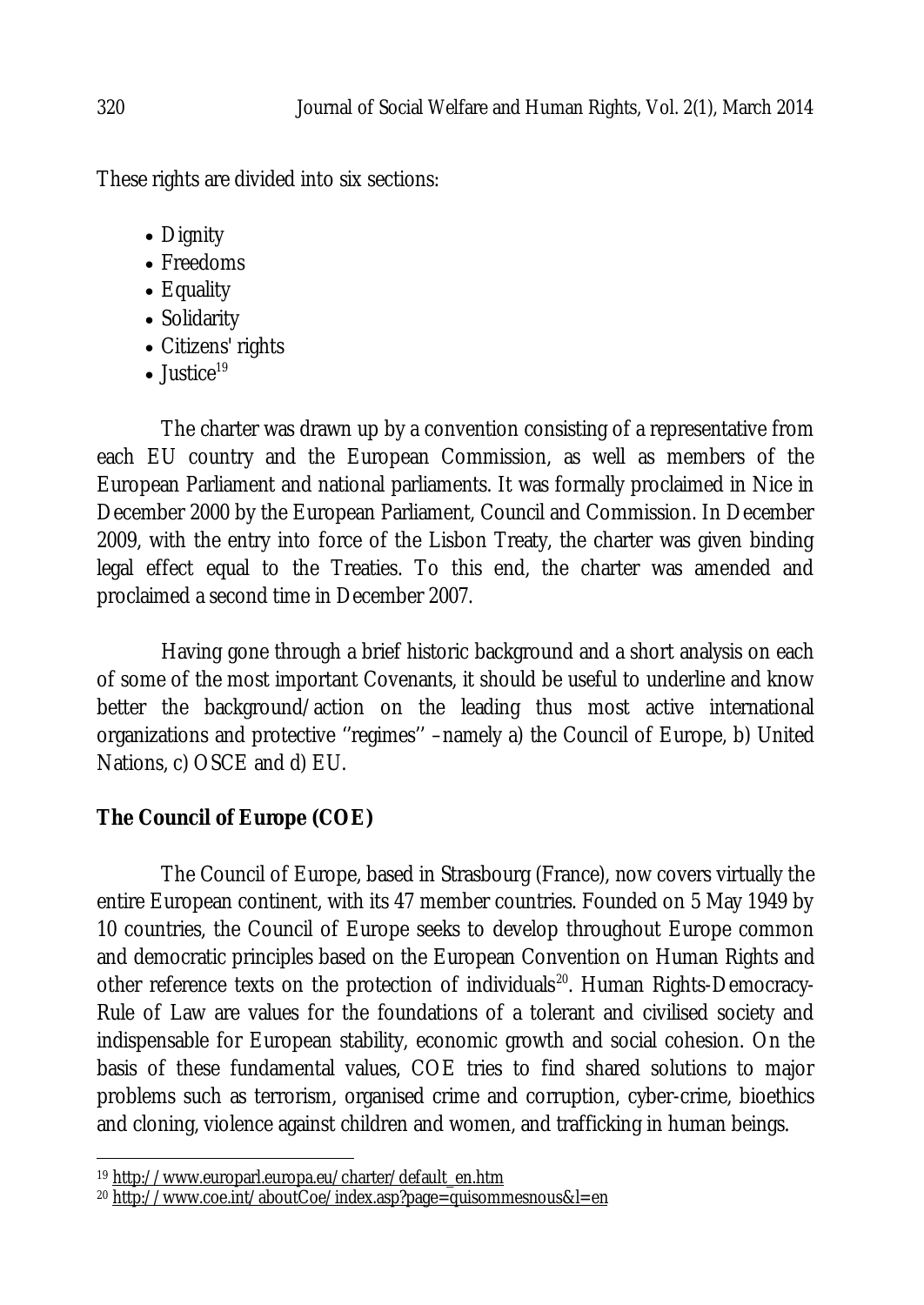Co-operation between all member states is the only way to solve the major problems facing society today $^{21}$ .

Its activities concern a variety of issues: Human rights and Legal affairs, Democracy and Political Affairs, a Treaty Office, International Law, Terrorism, Social cohesion, Education, culture and heritage, youth and sport, Partial agreements, ransversal projects and Joint programmes with the European Union<sup>22</sup>. COE's operating institutions are: the Committee of Ministers, a Parliamentary Assembly, Congress of Local and Regional Authorities, theEuropean Court of Human Rights, a Commissioner for Human Rights and Conference of  $\,$  INGOs $^{23}$ .

To have an insight of COE's action let us go through some key dates and events<sup>24</sup>:

**5 th May 1949:** Creation opf the COE with the Treaty of London signed by ten (10) States (Benelux, Denmark, France, Ireland, Italy, Norway, Sweden, UK)

**4 th Nov. 1950:** Signature in Rome of the Convention for the Protection of Human Rights of COE, first international legal instrument safeguarding human rights.

**19th Dec. 1954:** Signature of the European Cultural Convention, forming the framework of the COE's work in education, culture, youth and sport.

**16th April 1956:** Creation of the resettlement Fund (which is noe COE's development Bank), intended to help member States to finance social projects.

**12th Jan. 1957:** Creation of the Standing Conference of Local and Regional Authorities of Europe since 1994.

**20th April 1959:** Inauguration of the European Court of Human Rights.

**18th Oct. 1961:** Signature of the European Social Charter in Turin, as the economic and social contrepart of the European Convention on Human Rights.

 $\overline{a}$ <sup>21</sup> http://www.coe.int/aboutCoe/index.asp?page=nosObjectifs&l=en

<sup>22</sup> http://www.coe.int

<sup>23</sup> http://www.coe.int

<sup>24</sup> http://www.coe.int/aboutCoe/index.asp?page=datesCles&l=en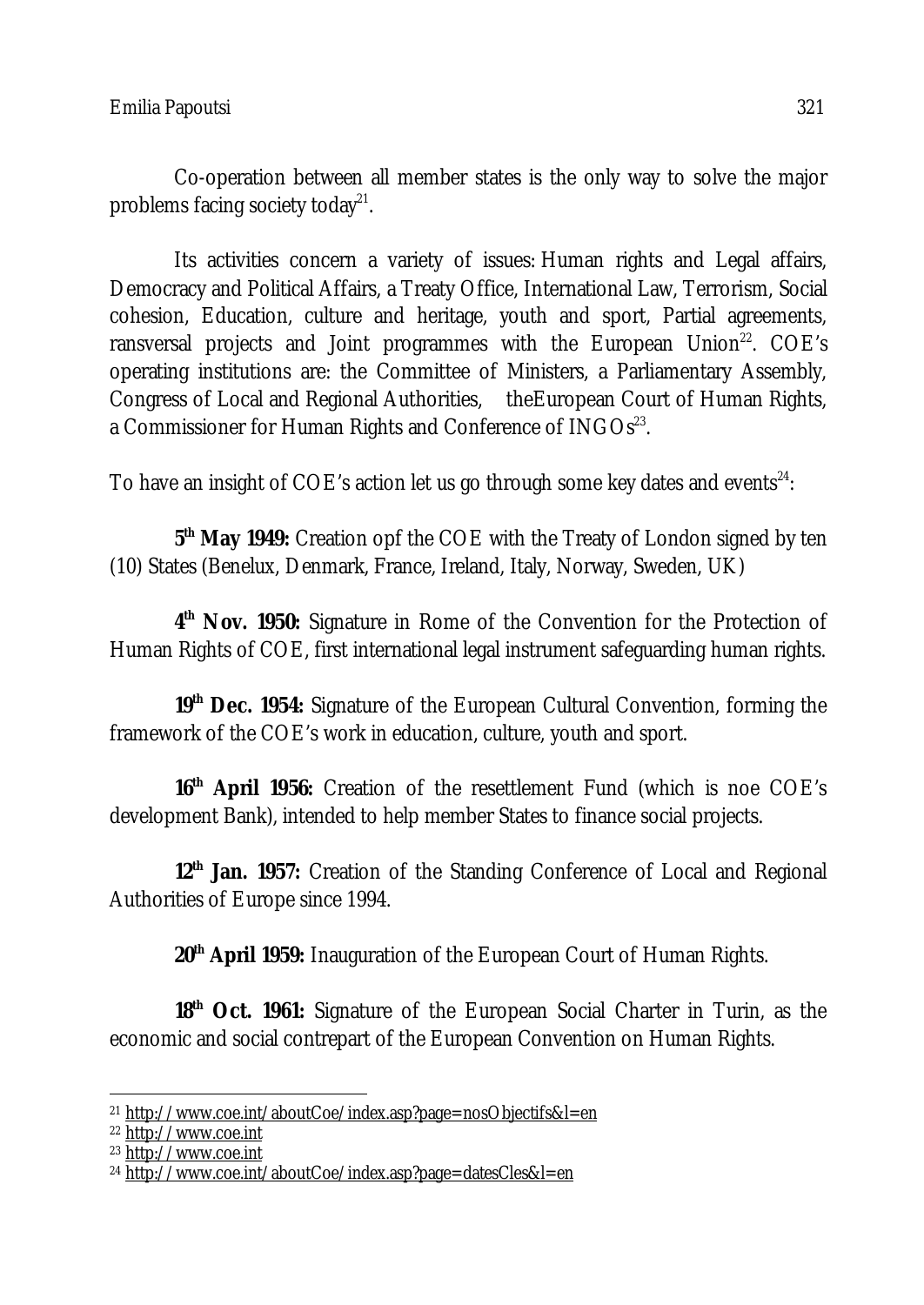**28th Apr. 1983:** Signature of the additional protocol for the abolition of death penalty.

**28th Apr. 1987:** Signature of the European Convention for the prevention of torture and inhuman or degrading treatment or punishment.

**10th May 1990:** Creation of the European Commission for Democracy through law.

**8 th Oct. 1993:** First Summit of the COE's heads. The adopted declaration confirms the pan-European calling of the organization and defines new political priorities including the protection of national minorities, and the fight against all forms of racism, xenophobia, anti-Semitism and intolerance.

**4 th Apr. 1997:** Signature of the European Convention on Human Rights and biomedicine.

**1 st Nov. 1998:** Set up of a single permanent European Court of Human rights in Strasbourg under Protocol 11, replacing the existing system.

**23rd Nov 2001:** Signature of the Convention on Cybercrime, open for signature to non-European States. An additional protocol outlaws acts of racism and xenophobia through computer systems.

**3 rd May 2002:** Protocol of abolishing death penalty under any circumstances.

**3 rd May 2005:** Adoption of three major Conventions: Convention on the prevention of terrorism, Convention on laundering, search, seizure and confiscation on the proceeds from crime and on the financing of terrorism, Convention on action against trafficking in human beings.

**25th Oct. 2007:** Signature by 23 COE's members of the Convention of the protection of children against Sexual Exploitation and Abuse.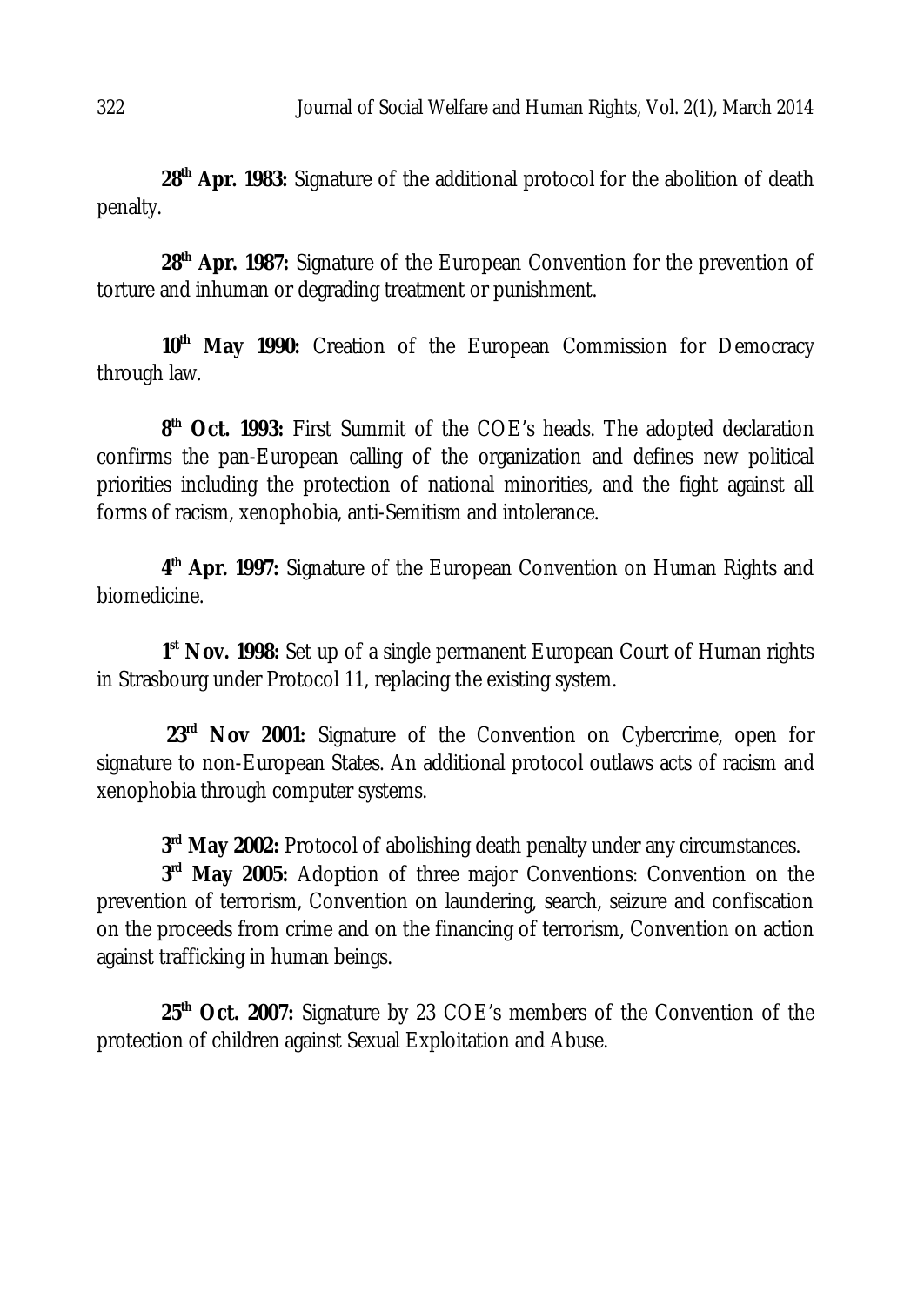# **ECRI (European Commission**

**against Racism and Intolerance)**: is a body of the Council of Europe entrusted with the task of combating racism, racial discrimination, xenophobia, antisemitism and intolerance in greater Europe from the perspective of the protection of human rights, in the light of the European Convention on Human Rights, its additional protocols and related case-law. It shall pursue the following objectives:

- to review member states' legislation, policies and other measures to combat racism, xenophobia, antisemitism and intolerance, and their effectiveness;
- to propose further action at local, national and European level;
- to formulate general policy recommendations to member states;
- to study international legal instruments applicable in the matter with a view to their reinforcement where appropriate.
	- One member of ECRI shall be appointed for each member state of the Council of Europe;
	- The members of ECRI shall have high moral authority and recognised expertise in dealing with racism, racial discrimination, xenophobia, antisemitism and intolerance;
	- The members of ECRI shall serve in their individual capacity, shall be independent and impartial in fulfilling their mandate. They shall not receive any instructions from their government $^{25}$ .

# **The United Nations**

The United Nations is an international organization founded in 1945 after the Second World War by 51 countries committed to maintaining international peace and security, developing friendly relations among nations and promoting social progress, better living standards and human rights. Due to its unique international character, and the powers vested in its founding Charter, the Organization can take action on a wide range of issues, and provide a forum for its 192 Member States to express their views, through the General Assembly, the Security Council, the Economic and Social Council and other bodies and committees.

 $\overline{\phantom{a}}$ <sup>25</sup> http://www.coe.int/t/dghl/monitoring/ecri/about/ECRI\_statute\_en.asp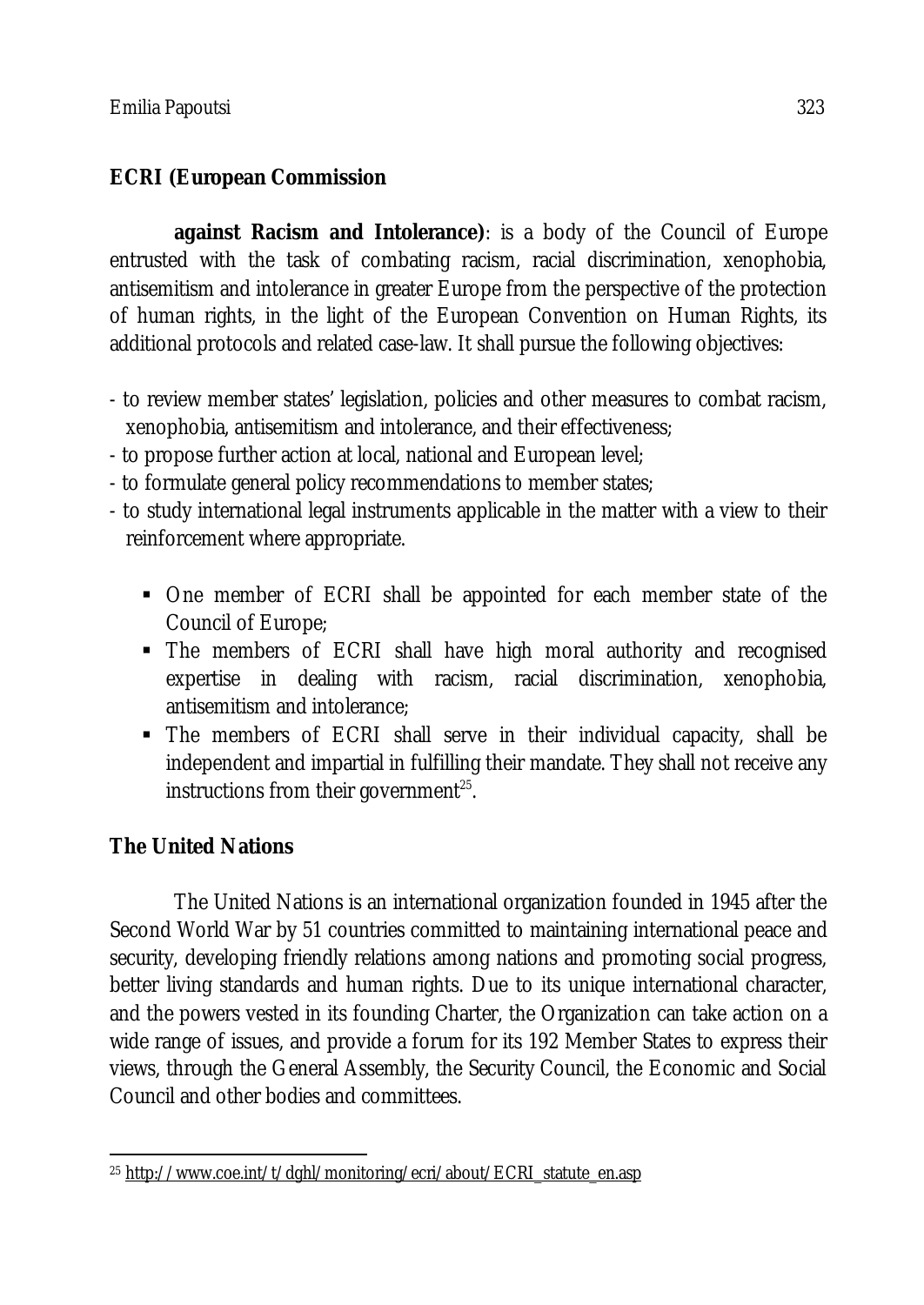The work of the United Nations reaches every corner of the globe. Although best known for peacekeeping, peace-building, conflict prevention and humanitarian assistance, there are many other ways the United Nations and its System (specialized agencies, funds and programmes) affect our lives and make the world a better place. The Organization works on a broad range of fundamental issues, from sustainable development, environment and refugees protection, disaster relief, counter terrorism, disarmament and non-proliferation, to promoting democracy, human rights, gender equality and the advancement of women, governance, economic and social development and international health, clearing landmines, expanding food production, and more, in order to achieve its goals and coordinate efforts for a safer world for this and future generations $^{26}.$ 

Some of the actions that United Nation takes concerning our topic are  $27$ :

# **Promoting Human Rights**

Since the General Assembly adopted the Universal Declaration of Human Rights in 1948, the United Nations has helped to enact dozens of comprehensive agreements on political, civil, economic, social and cultural rights. By investigating individual complaints, the UN human rights bodies have focused world attention on cases of torture, disappearance, arbitrary detention and other human rights violations, and have generated international pressure on Governments to improve their human rights records.

## **Promoting Self-Determination and Independence**

When the United Nations was established in 1945, 750 million people almost a third of the world population—lived in non-self-governing territories dependent on colonial powers. The UN played a role in bringing about the independence of more than 80 countries that are now sovereign nations.

 $\overline{a}$ <sup>26</sup> http://www.un.org/en/aboutun/index.shtml

<sup>27</sup> http://www.un.org/un60/60ways/index.html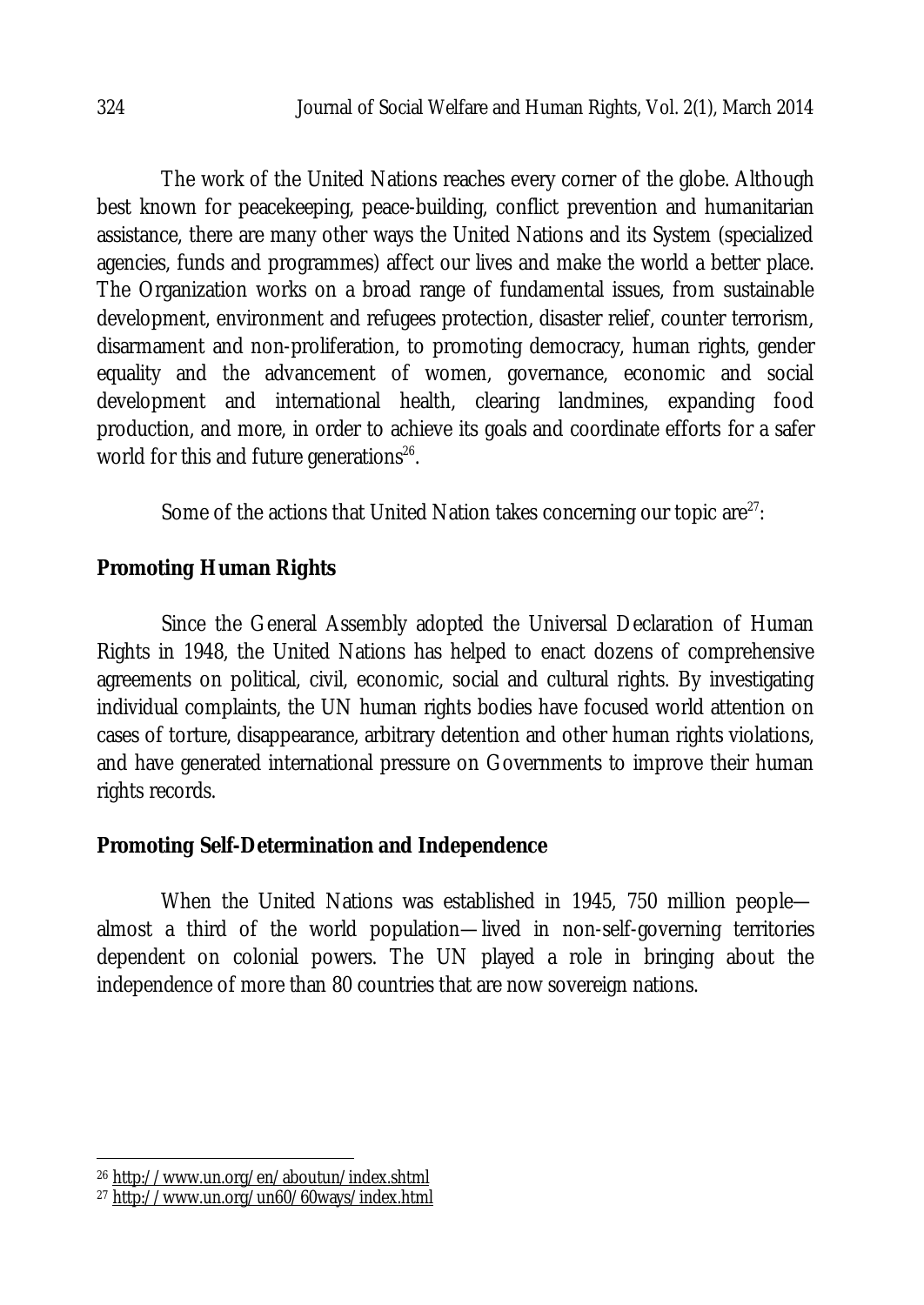## **Ending Apartheid in South Africa**

By imposing measures ranging from an arms embargo to a convention against segregated sporting events, the United Nations was a major factor in bringing about the downfall of the apartheid system. In 1994, elections in which all South Africans were allowed to participate on an equal basis led to the establishment of a multiracial Government.

## **Promoting Women's Rights**

A long-term objective of the United Nations has been to improve the lives of women and empower them to have greater control over their lives. The UN organized the first-ever World Conference on Women (Mexico City, 1975), which, together with two World Conferences during the UN Decade for Women (1976- 1985) and the World Conference in Beijing (1995), set the agenda for advancing women's rights and promoting gender equality. The 1979 UN Convention on the Elimination of All Forms of Discrimination against Women, ratified by 185 countries, has helped to promote the rights of women worldwide.

## **Promoting the Rights of Persons with Disabilities**

The United Nations has been at the forefront of the fight for full equality for persons with disabilities, promoting their participation in social, economic and political life. The UN has shown that persons with disabilities are a resource for society, and has negotiated the first-ever treaty to advance their rights and dignity worldwide: the Convention on the Rights of Persons with Disabilities, which entered into force in 2008

## **Improving the Plight of Indigenous People**

The United Nations has brought to the fore injustices against the 370 million to 500 million indigenous peoples who live in some 90 countries worldwide and who are among the most disadvantaged and vulnerable groups of people in the world. The 16-member Permanent Forum on Indigenous Issues, established in 2000, works to improve the situation of indigenous peoples all over the world in development, culture, human rights, the environment, education and health.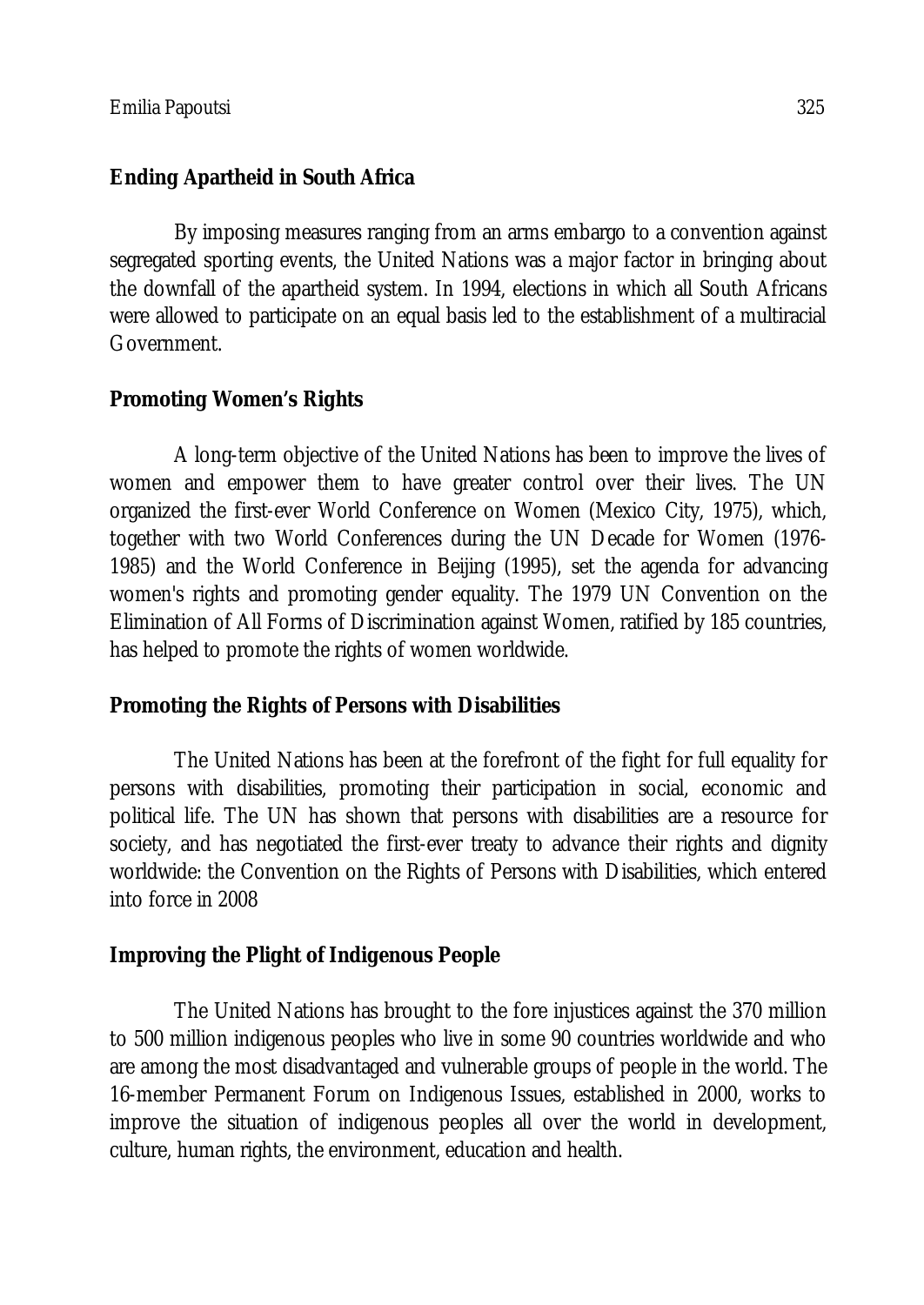### **Providing Humanitarian Aid to Refugees**

More than 50 million refugees fleeing persecution, violence and war have received aid from the Office of the UN High Commissioner for Refugees (UNHCR) since 1951, in a continuing effort that often involves other agencies. UNHCR seeks long-term or "durable" solutions by helping refugees repatriate to their homelands, if conditions warrant, or by helping them to integrate in their countries of asylum or to resettle in third countries. There are more than 25 million refugees, asylum-seekers and internally displaced persons, mostly women and children, who are receiving food, shelter, medical aid, education and repatriation assistance from the UN.

#### **Strengthening International Law**

Over 510 multilateral treaties—on human rights, terrorism, global crime, refugees, disarmament, trade, commodities, the oceans and many other matters—have been negotiated and concluded through the efforts of the United Nations.

#### **Helping to Resolve Major International Disputes**

By delivering judgments and advisory opinions, the International Court of Justice (ICJ) has helped to settle international disputes involving territorial questions, maritime boundaries, diplomatic relations, State responsibility, the treatment of aliens and the use of force, among others.

#### **Combating International Crime**

The UN Office on Drugs and Crime (UNODC) works with countries and organizations to counter transnational organized crime by providing legal and technical assistance to fight corruption, money-laundering, drug trafficking and smuggling of migrants, as well as by strengthening criminal justice systems. It helps countries to prevent terrorism, it is a leader in the global fight against trafficking in persons and, together with the World Bank, it helps countries to recover assets stolen by corrupt leaders. It has played a key role in brokering and implementing relevant international Treaties, such as the UN Convention against Corruption and the UN Convention against Transnational Organized Crime.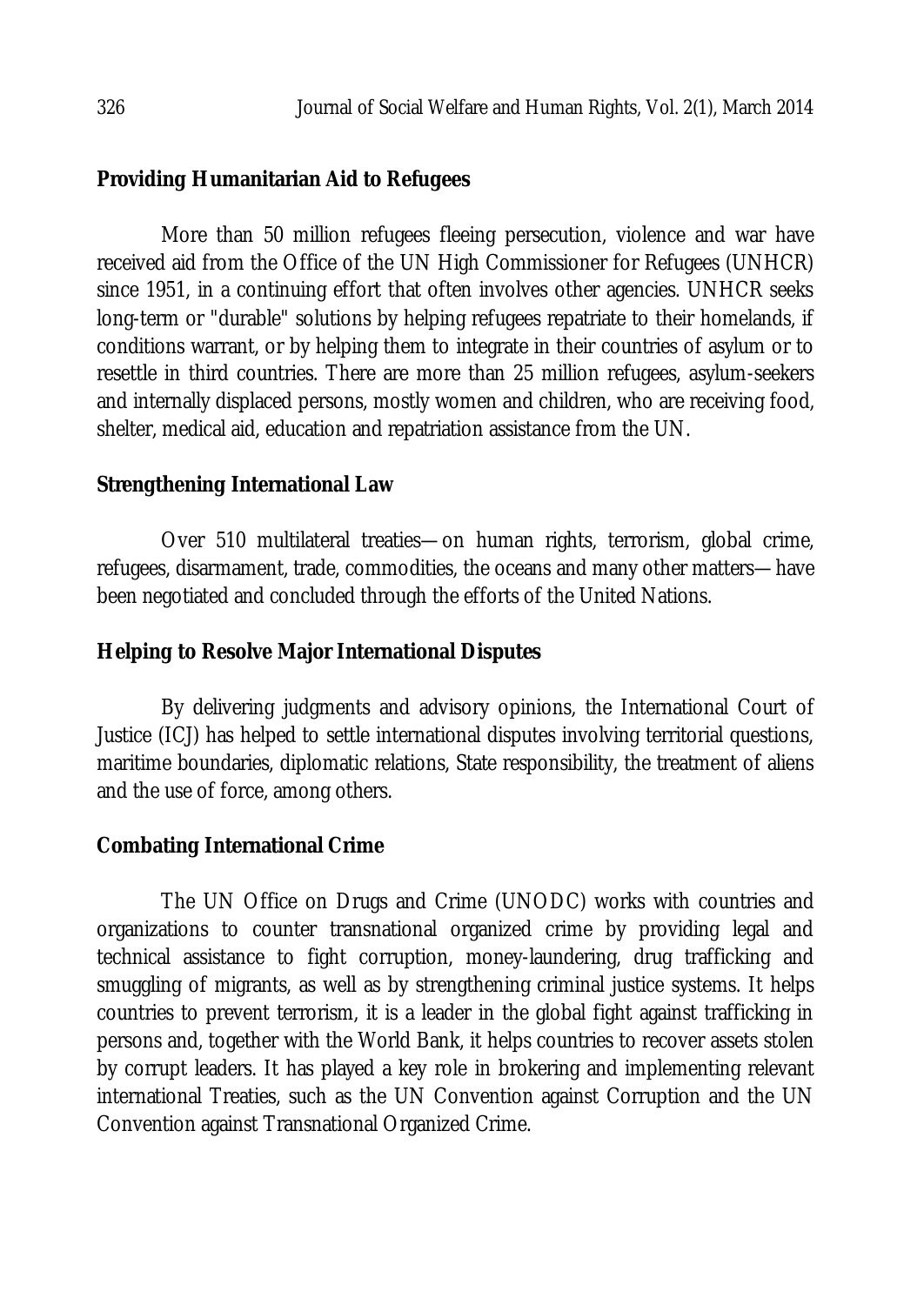#### **OSCE: Organization for Security and Co-operation in Europe**

With 56 participating States from Europe, Central Asia and North America, the Organization for Security and Co-operation in Europe (OSCE) forms the largest regional security organization in the world. The OSCE is a primary instrument for early warning, conflict prevention, crisis management and post-conflict rehabilitation in its area. It has 18 missions or field operations in South-Eastern Europe, Eastern Europe, South Caucasus and Central Asia.

The Organization deals with three dimensions of security - the politicomilitary, the economic and environmental, and the human dimension. It therefore addresses a wide range of security-related concerns, including arms control, confidence- and security-building measures, human rights, national minorities, democratization, policing strategies, counter-terrorism and economic and environmental activities. All 56 participating States enjoy equal status, and decisions are taken by consensus on a politically, but not legally binding basis.

The OSCE traces its origins to the détente phase of the early 1970s, when the Conference on Security and Co-operation in Europe (CSCE) was created to serve as a multilateral forum for dialogue and negotiation between East and West. Meeting over two years in Helsinki and Geneva, the CSCE reached agreement on the Helsinki Final Act, which was signed on 1 August 1975. This document contained a number of key commitments on polito-military, economic and environmental and human rights issues that became central to the so-called 'Helsinki process'. It also established ten fundamental principles (the 'Decalogue') governing the behaviour of States towards their citizens, as well as towards each other.

Until 1990, the CSCE functioned mainly as a series of meetings and conferences that built on and extended the participating States' commitments, while periodically reviewing their implementation. However, with the end of the Cold War, the Paris Summit of November 1990 set the CSCE on a new course. In the Charter of Paris for a New Europe, the CSCE was called upon to play its part in managing the historic change taking place in Europe and responding to the new challenges of the post-Cold War period, which led to its acquiring permanent institutions and operational capabilities.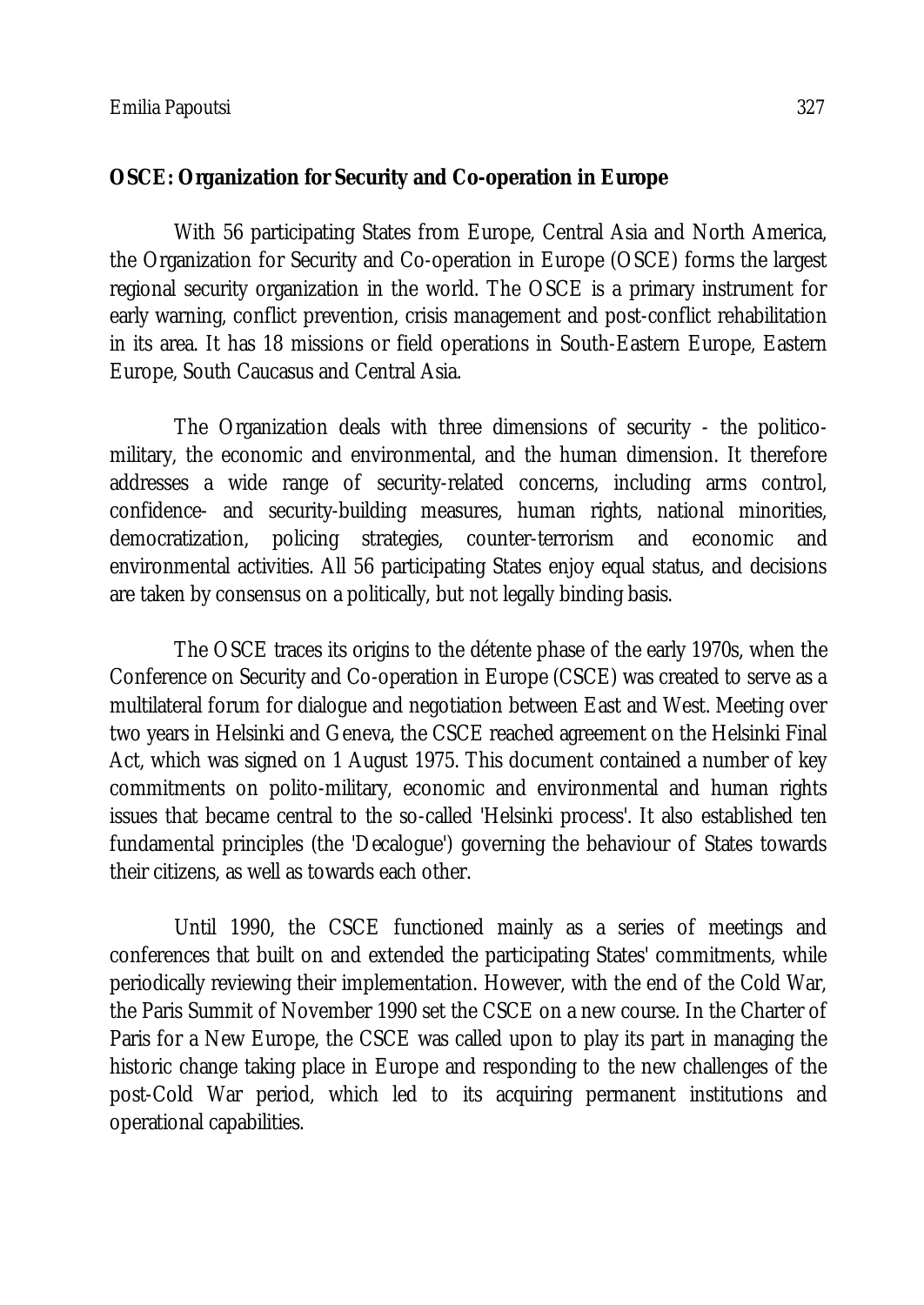As part of this institutionalization process, the name was changed from the CSCE to the OSCE by a decision of the Budapest Summit of Heads of State or Government in December 1994<sup>28</sup>.

Some of the actions that OSCE takes concerning our topic are:

## **Anti-Trafficking**

Human trafficking is a serious crime that violates human dignity and poses a threat to human security in our societies. The OSCE, on the basis of its comprehensive and multidimensional approach to security, its unique geographical representation and the substantial framework of its political commitments, plays an important role in combating trafficking in human beings $^{29}$ .

## **Gender Equality**

The OSCE aims to provide equal opportunities for women and men, as well as to integrate gender equality into policies and practices, both within participating States and the Organization itself*<sup>30</sup> .*

## **Human Rights**

The OSCE's human rights activities focus on such priorities as freedom of movement and religion, preventing torture and trafficking in persons. The OSCE monitors and reports on the human rights situation in each of its 56 participating States, particularly in the areas of freedom of assembly and association, the right to liberty and to a fair trial, and in the use of the death penalty. It provides training and education across the field of human rights, including for government officials, lawenforcement officers, rights defenders and students. The organization also responds to issues affecting the lives of individuals today, helping to ensure, for example, that human rights are protected in the global fight against terrorism and taking active steps to combat racism, discrimination and related forms of intolerance $^{31}$ .

- <sup>29</sup> http://www.osce.org/activities/18805.html
- <sup>30</sup> http://www.osce.org/activities/13041.html

 $\overline{a}$ <sup>28</sup> http://www.osce.org/about/19298.html

<sup>31</sup> http://www.osce.org/activities/13042.html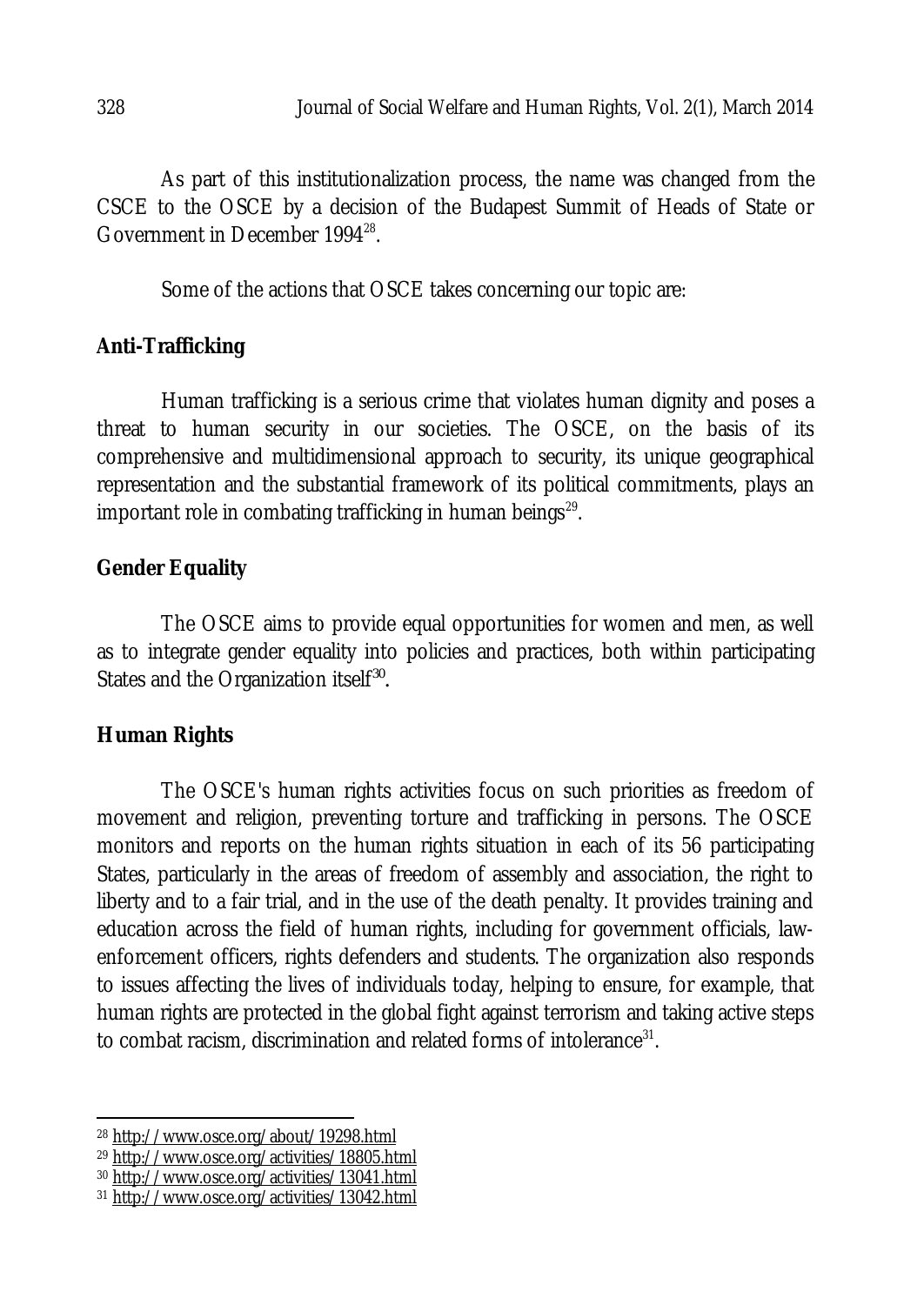# **Minority Rights**

Ethnic conflict is one of the main sources of large-scale violence in Europe today. The OSCE's approach is to identify - and seek early resolution of - ethnic tensions and to set standards for the rights of persons belonging to minority groups. A special focus is to advance the political rights of Roma and Sinti in the OSCE area, to prevent acute crisis and to manage crisis in post-conflict areas of South-Eastern Europe as well as to foster and support civil society development among Roma  ${\rm commu}$ nities in the Balkans $^{32}.$ 

# **Tolerance and Non-Discrimination**

The OSCE actively supports its 56 participating States in combating all forms of racism, xenophobia, anti-Semitism and discrimination. It co-operates and coordinates its activities in this field with other European and UN organizations such as the European Commission against Racism and Intolerance, the European Monitoring Centre on Racism and Xenophobia, and the UN Committee on the Elimination of Racial Discrimination.

OSCE institutions promoting tolerance and non-discrimination include the Warsaw-based Office for Democratic Institutions and Human Rights (ODIHR), which:

- Collects and distributes information and statistics on hate crimes in the participating States:
- Promotes best practices and disseminates lessons learned in the fight against intolerance and discrimination;
- Provides assistance to participating States in drafting and reviewing legislation on crimes fuelled by intolerance and discrimination $^{33}$ .

 $\overline{\phantom{a}}$ 

<sup>32</sup> http://www.osce.org/activities/13045.html

<sup>33</sup> http://www.osce.org/activities/13539.html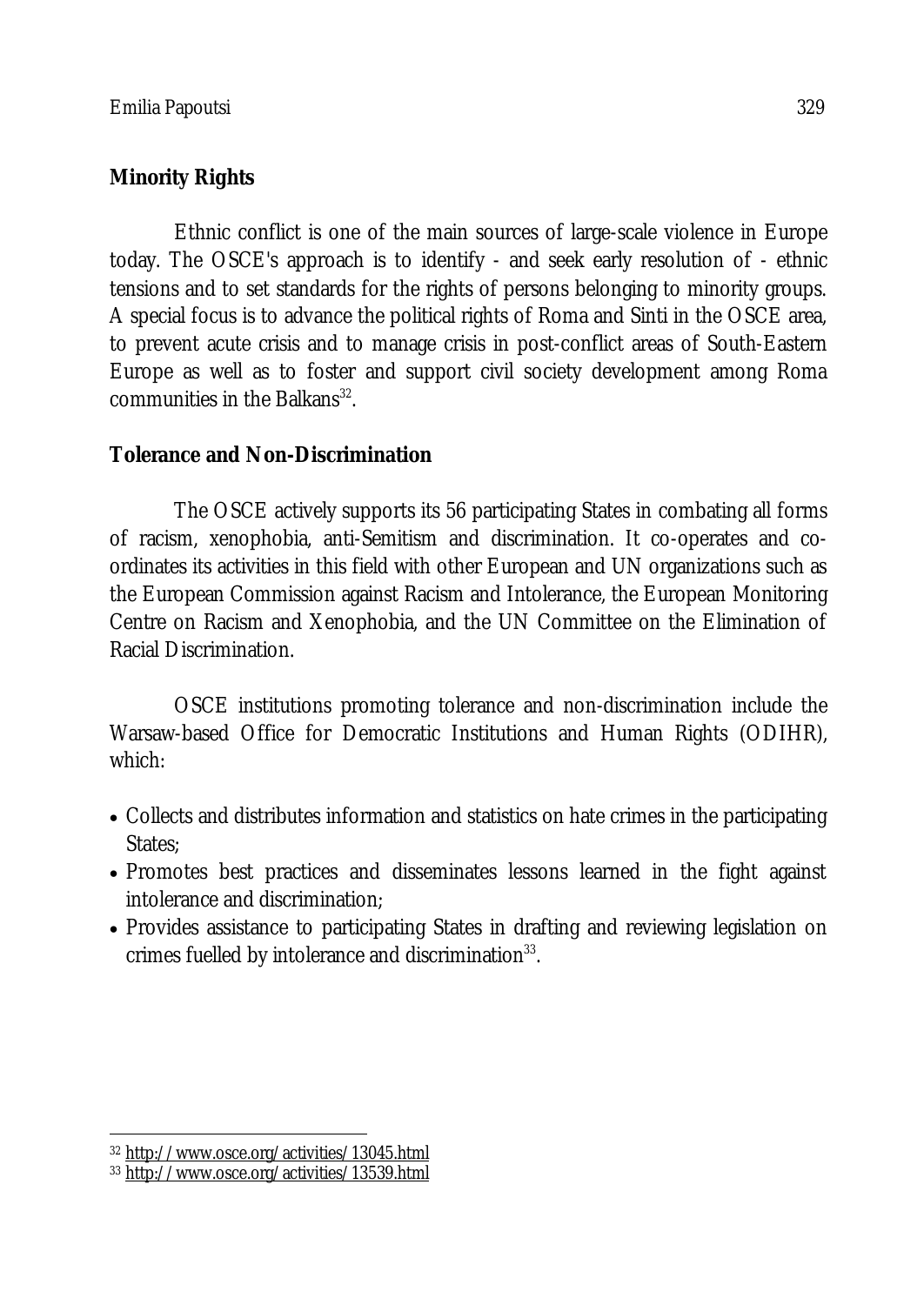## **EU**

The European Union (EU) is a union of twenty-seven<sup>34</sup> independent states based on the European Communities and founded to enhance political, economic and social co-operation. EU was formerly known as European Community (EC) or European Economic Community (EEC). Date of foundation: 1st November, 1993<sup>35</sup>.

The European Union (EU) is not a federation like the United States. Nor is it simply an organisation for co-operation between governments, like the United Nations.

It is, in fact, unique. The countries that make up the EU (its 'member states') remain independent sovereign nations but they pool their sovereignty in order to gain a strength and world influence none of them could have on their own $^{\rm 36}.$ 

## **EU and its action on Human Rights area**:

The European Union sees human rights as universal and indivisible. It therefore actively promotes and defends them both within its borders and in its relations with outside countries. At the same time, the EU does not seek to usurp the wide powers in this area held by the national governments of its member states. The focus of the Union's human rights policy is on civil, political, economic, social and cultural rights. It also seeks to promote the rights of women and of children as well as of minorities and displaced persons. Embedded in its founding treaty, they have been reinforced by the adoption of a Charter of Fundamental Rights.

Although the EU has, on the whole, a good human rights record, it is not complacent. It is fighting racism, xenophobia and other types of discrimination based on religion, gender, age, disability or sexual orientation, and is particularly concerned about human rights in the area of asylum and migration. The Union has a long tradition of welcoming people from other countries – those who come to work and those fleeing their homes because of war or persecution.

<sup>35</sup> http://userpage.chemie.fu-berlin.de/adressen/eu.html

 $\overline{a}$ <sup>34</sup> Belgium, Bulgaria, Cyprus, Czech Republic, Denmark, Estonia, Finland, France, Germany, Greece, Hungary, Ireland, Italy, Latvia, Lithuania, Luxembourg, Malta, Netherlands, Poland, Portugal, Romania, Slovakia, Slovenia, Spain, Sweden, United Kingdom

<sup>36</sup> http://europa.eu/institutions/index\_en.htm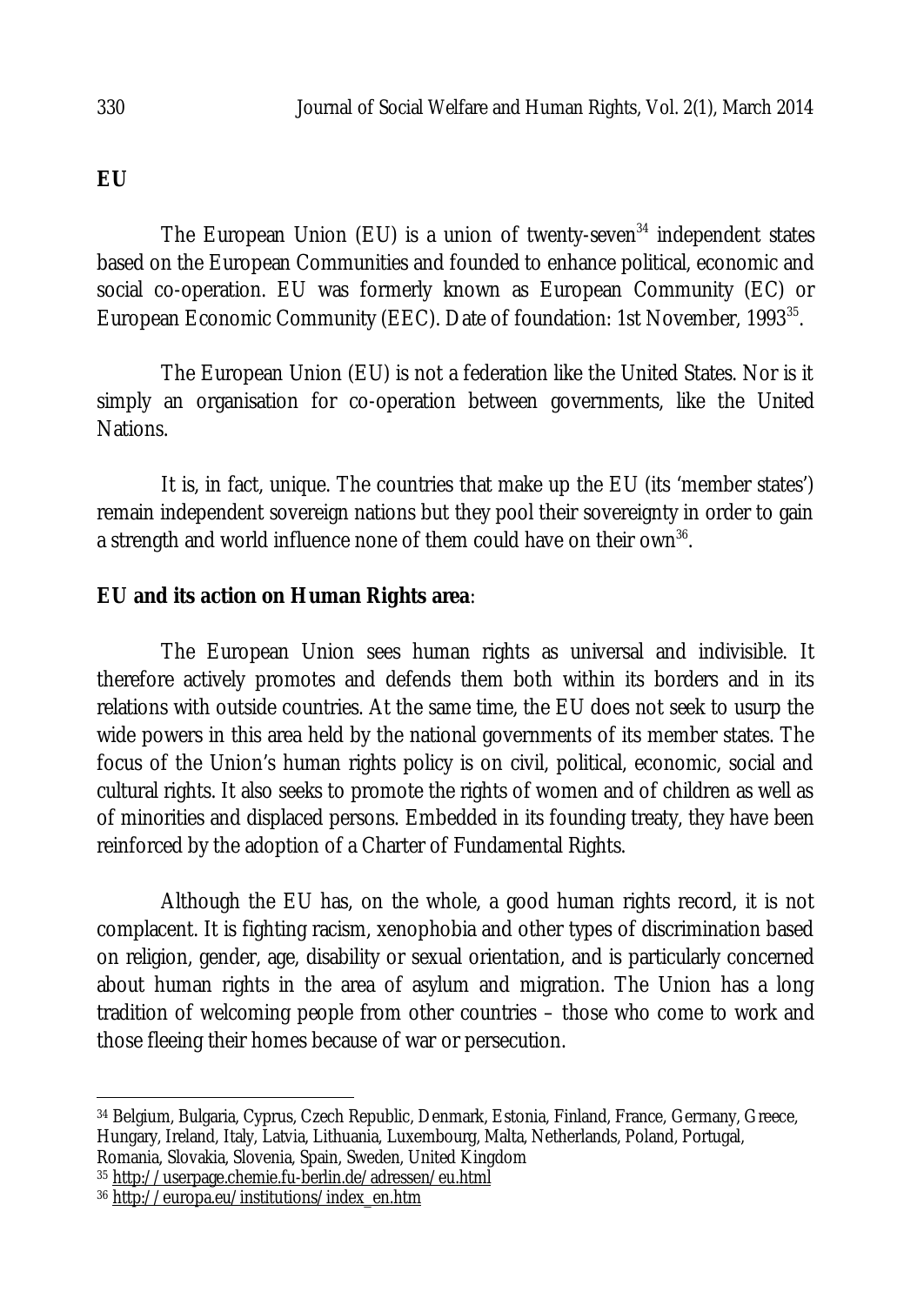To promote human rights around the world, the EU funds the European Initiative for Democracy and Human Rights. The initiative, with a  $\epsilon$ 1.1 billion budget for 2007-2013, puts respect for human rights and democracy into a global context and focuses on four areas:

- strengthening democracy, good governance and the rule of law (support for political pluralism, a free media and sound justice system);
- abolishing the death penalty in countries which still retain it;
- combating torture through preventive measures (like police training and education) and repressive measures (creating international tribunals and criminal courts);
- fighting racism and discrimination by ensuring respect for political and civil rights.

The initiative also funds projects for gender equality and the protection of children. In addition, it supports joint action between the EU and other organisations involved in the defence of human rights, such as the United Nations, the International Committee of the Red Cross, the Council of Europe and the Organisation for Security and Cooperation in Europe.

All that can be presented in this essay is the effort to have a clear overview on the international system supporting minority rights, since each topic –from the definition of the term ''minority'' and the international Covenants to the international mechanisms supporting them- is a huge topic itself and each separately could be a topic for an essay. Of course one should note at this point that there are dozens of other international organizations and forums concerning minority and human rights issues such as: Minority Rights Group (MRG), (ECMI) European Centre For Minority Issues etc. As mentioned in the introductory part, in theory there has been great progress the last decades. Especially after the fall of Berlin in 1989 –thus Communism- and the dissolution Yugoslavia the minorities' protection issue took a new course and became a headache for the international community- a burning issue. Nevertheless, in order to cover all the aspects of the topic, it is crucial to point out the issue of the penalty mechanisms of the international system today as well. In simpler words: who punishes those who violate the rights –as described in the International Covenants- of a minority?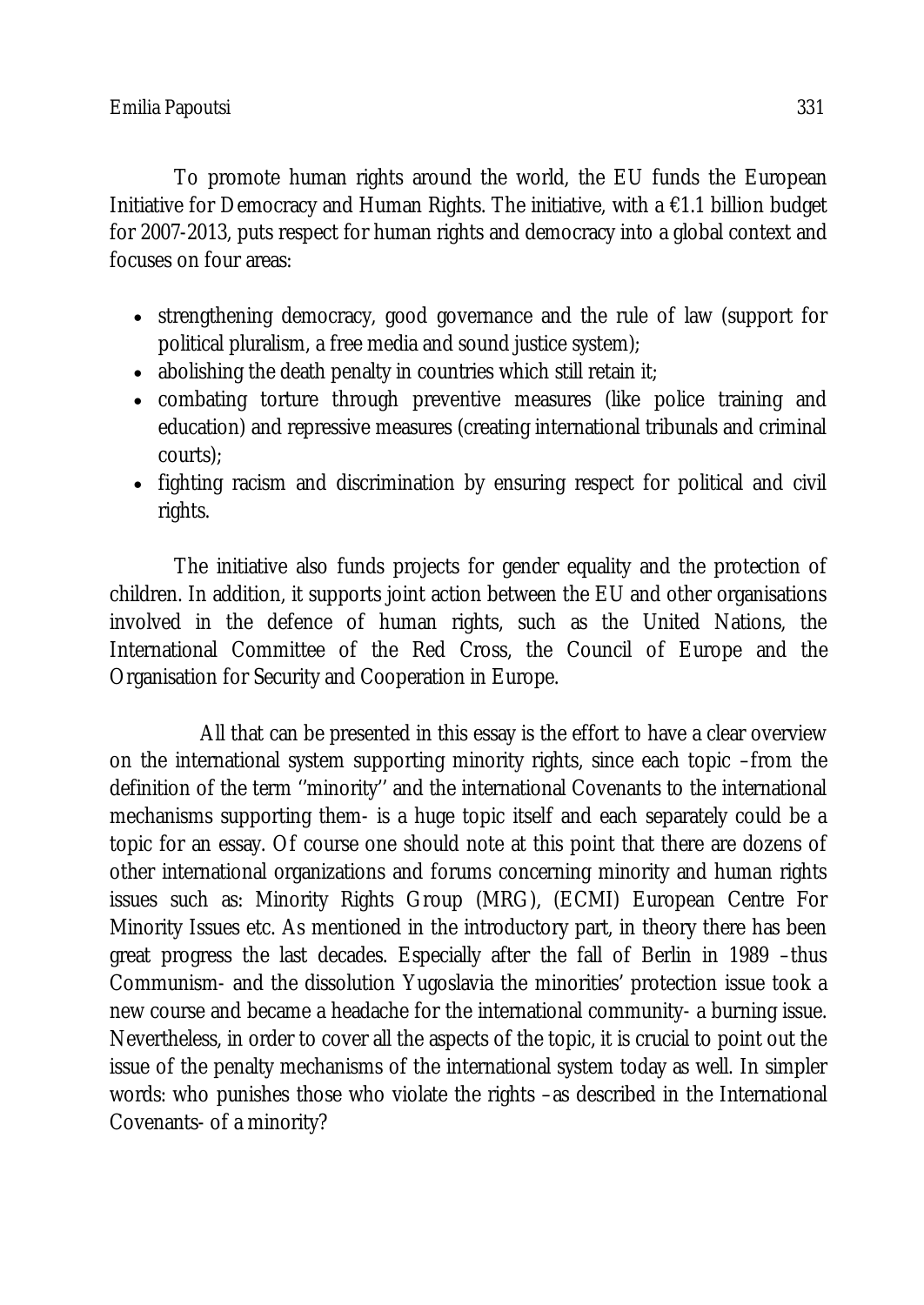#### **International Courts**

If one excludes the ad hoc courts under the authority of the United Nations (Nyremberg/ Tokyo after second WW), the penalty system at international level is a relatively modern achievement. In this system one can include:

#### a. International Court of Justice-UN

The ICJ continues the work of the PCIJ, as the principal judicial organ of the United Nations (UN). Established in June 1945 by the Charter of the United Nations, it began work in April 1946. The Court's responsibility is to settle, in accordance with international law, legal disputes that have been submitted to it by States and to provide advisory opinions on legal questions that have been referred to it by authorized United Nations organs or specialized agencies.

The Court is composed of 15 judges, who are elected for terms of office of nine years by the United Nations General Assembly and the Security Council. It is assisted by a Registry, which is its administrative organ. Its official languages are English and French.

When deciding cases, the Court applies international law as summarised in Article 38 of the ICJ Statute provides that in arriving at its decisions the Court shall apply international conventions, international custom, and the "general principles of law recognized by civilized nations". It may also refer to academic writing ("the teachings of the most highly qualified publicists of the various nations") and previous judicial decisions to help interpret the law, although the Court is not formally bound by its previous decisions under the doctrine of stare decisis. Article 59 makes clear that the common law notion of precedent or *stare decisis* does not apply to the decisions of the ICJ. The Court's decision binds only the parties to that particular controversy. Under 38(1)(d), however, the Court may consider its own previous decisions. In reality, the ICJ rarely departs from its own previous decisions and treats them as precedent in a way similar to superior courts in common law systems. Additionally, international lawyers commonly operate as though ICJ judgments had precedential value.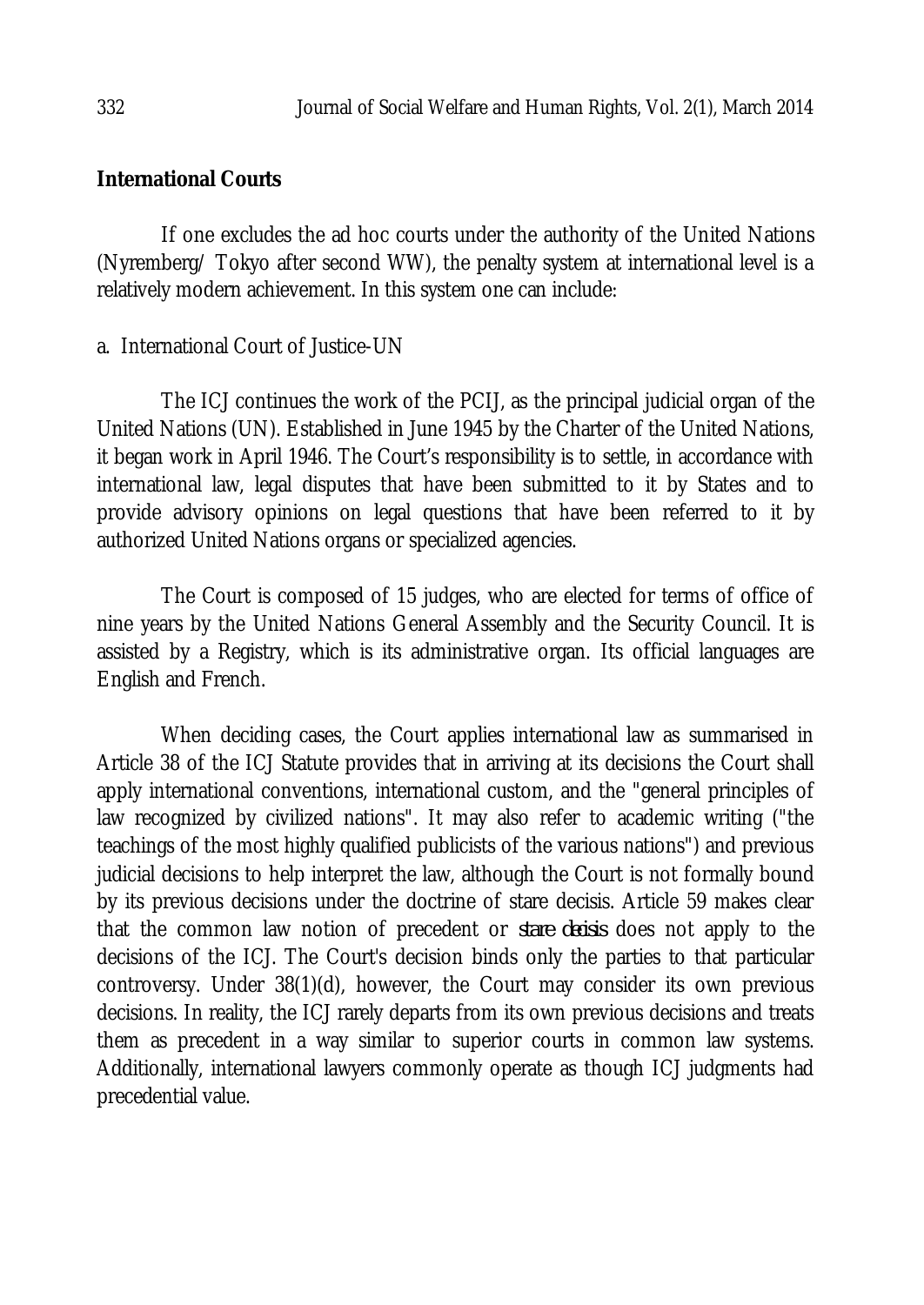If the parties agree, they may also grant the Court the liberty to decide *ex aequo*  et bono ("in justice and fairness"),<sup>37</sup> granting the ICJ the freedom to make an equitable decision based on what is fair under the circumstances. This provision has not been used in the Court's history. So far the International Court of Justice has dealt with about 130  $\text{cases}^{\text{38}}$ .

# **b. The European court of Human Rights;**

Entered into force the 1<sup>st</sup> November of 1998. The ECHR should not be confused with the ECJ or Court of Justice. It is an international court set up in 1959. It rules on individual or State applications alleging violations of the civil and political rights. Its responsibility is to rule on applications from either individuals or states concerning alleged violations of either civil or political rights created by the European Convention on Human Rights<sup>39</sup>. In almost 50 years the court has delivered more than 10,000 judgements.

These e binding for the countries concerned and have led governments to alter their legislation and administrative practice in a wide range of areas.

Its objectives are as follows:

- Defending Human Rights, multi-party democracy and the rule of law
- Raising consciousness about and developing the European cultural identity
- Searching for solutions to social issues (minorities' rights, racism, intolerance, environment, bioethics, AIDS, drugs, etc.)
- Developing political partnerships with the new democratic nations of Europe
- Helping central and East European countries in their political legislative and constitutional reform programmes<sup>40</sup>

The Court is based in Strasbourg.

 $\overline{a}$ <sup>37</sup> Statute of the International Court of Justice, Article 38(2)

<sup>38</sup> http://en.wikipedia.org/wiki/International\_Court\_of\_Justice

<sup>39</sup> http://law.harvard.libguides.com/content.php?pid=100079&sid=754879

<sup>40</sup> http://www.strasbourg.info/echr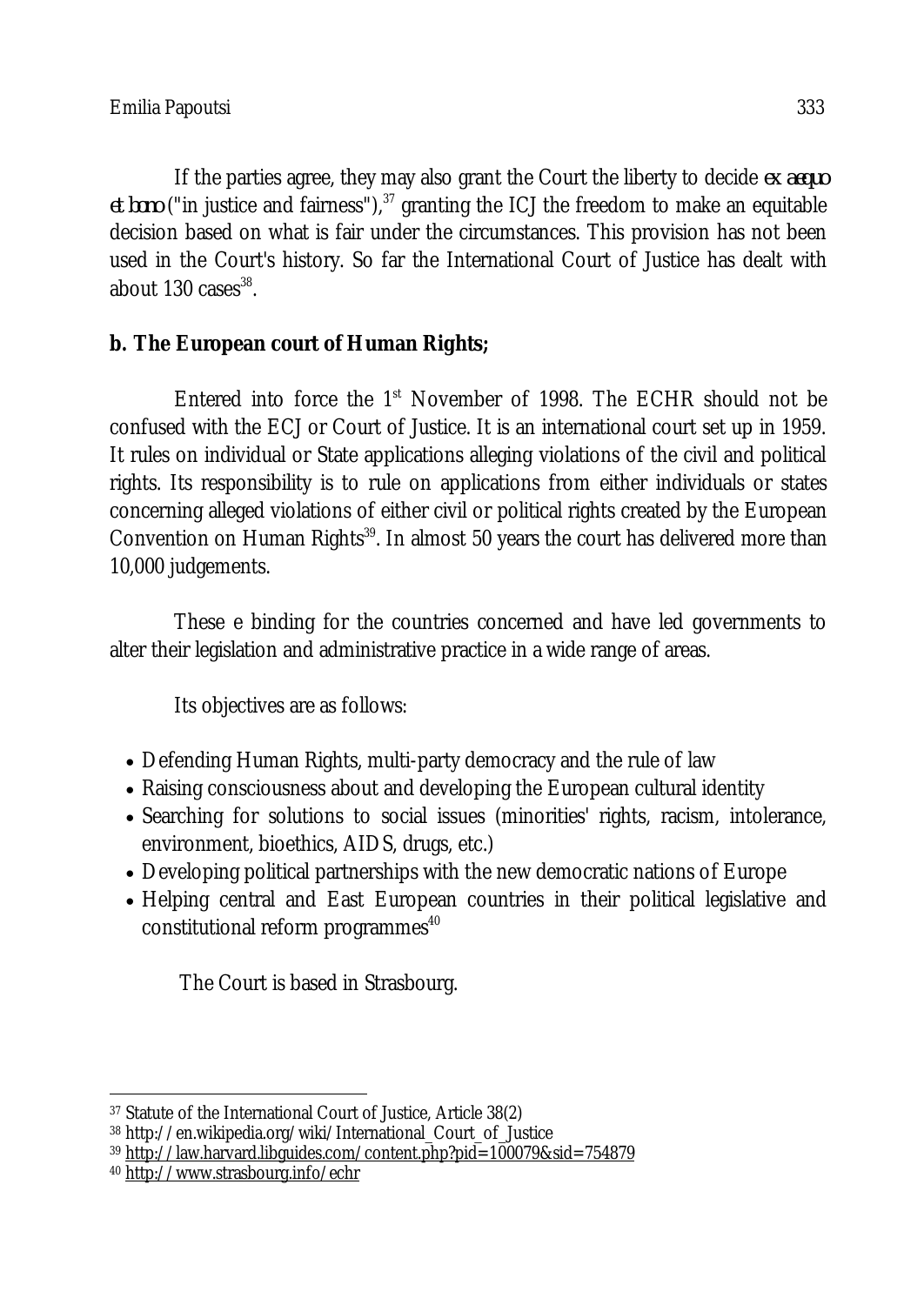# **c. The American court of Human Rights (Costa Rica);**

The Inter-American Court of Human Rights, in San José, Costa Rica, is an autonomous judicial institution of the Organization of American States established in 1979, and whose objective is the application and interpretation of the American Convention on Human Rights and other treaties concerning this same matter. It is formed by jurists of the highest moral standing and widely recognized competence in the area of Human Rights, who are elected in an individual capacity $^{\rm 41}$ .

One could also refer at this point to the **European Court of Justice**:

The European Court of Justice is the highest court within the European Union where community law is concerned (but not in terms of national law). Its responsibility is to interpret EU law and ensure that it is applied fairly within the EU member states. Based in Luxembourg, it was established in 1952, by the Treaty of Paris of 1951, and includes one judge from each member state of the EU. Officially, the ECJ's name was changed in December 2009 by the entry into force of the Treaty of Lisbon. Its new official name is the "Court of Justice."<sup>42</sup>

# **Part B**

# **B1: Selected Case(S) Concerning Minorities under ECHU**

■ Sejdic and Finci v. Bosnia and Herzegovina (application nos. 27996/06 and 34836/06), Strasbourg, 2006

Prohibiting a Rom and a Jew From Standing for election to the House of Peoples of the parliamentary assembly and for the state presidency amounts to discrimination and breaches their electoral rights.

Violation of Article 14 (prohibition of discrimination) of the European Convention on Human Rights taken together with Article 3 of Protocol No. 1 (right to free elections)**, and** Violation of Article 1 of Protocol No. 12 (general prohibition of discrimination) to the Convention.

 $\overline{a}$ <sup>41</sup> http://www.corteidh.or.cr/index.cfm?CFID=701564&CFTOKEN=73012812

<sup>42</sup> http://law.harvard.libguides.com/content.php?pid=100079&sid=754878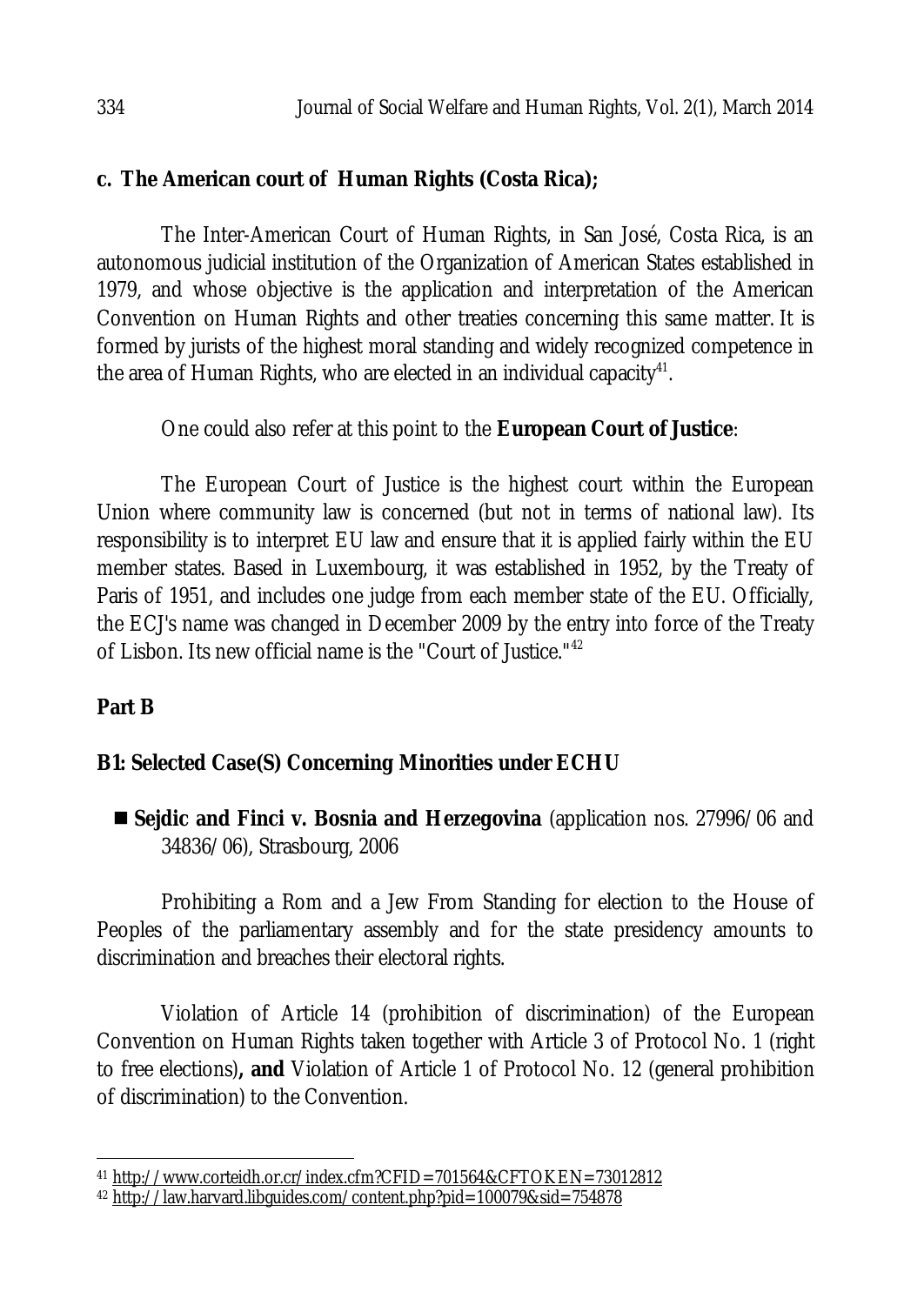## **Decision of the Court**

In the first place, the Court considered that, given the applicants' active participation in public life, it was entirely coherent that they would have considered running for the House of Peoples or the Presidency. The applicants could therefore claim to be victims of the alleged discrimination. The fact that the present case raised the question of the compatibility of the national Constitution with the Convention was irrelevant in this regard.

The Court also noted that the Constitution of Bosnia and Herzegovina was an annex to the Dayton Peace Agreement, itself an international treaty. The power to amend it was, however, vested in the Parliamentary Assembly of Bosnia and Herzegovina, which was clearly a domestic body. In addition, the powers of the international administrator for Bosnia and Herzegovina (the High Representative) did not extend to the State Constitution. Accordingly, the contested provisions came under the responsibility of the respondent State. The Court reiterated that discrimination occurred every time that persons in similar situations were treated differently, without an objective and reasonable justification $^{43}$ .

■ Leyla Zana vs Turkey (application no.18954/91), Strasbourg 1997

Prison sentence imposed by Diyarbakır National Security Court on account of a statement to journalists (Articles 168 and 312 of the Criminal Code) – accused unable to appear at hearing in that court (Article 226 § 4 of the Code of Criminal Procedure in force at material time) – length of criminal proceedings against him.

## **Violation of Art. 6-1 ; Violation of Art. 6-3-c ; No violation of Art. 10**<sup>44</sup>

A female politician of Kurdish descent from Eastern Turkey, who was imprisoned for 10 years for speaking her native language of Kurdish in the Turkish Parliament after taking her parliamentary oath and for her political actions which were claimed to be against the unity of Turkey.

 $\overline{a}$ <sup>43</sup> http://www.coe.org.rs/eng/news\_sr\_eng/?conid=1545 44

http://cmiskp.echr.coe.int/tkp197/view.asp?action=html&documentId=695992&portal=hbkm&sour ce=externalbydocnumber&table=F69A27FD8FB86142BF01C1166DEA398649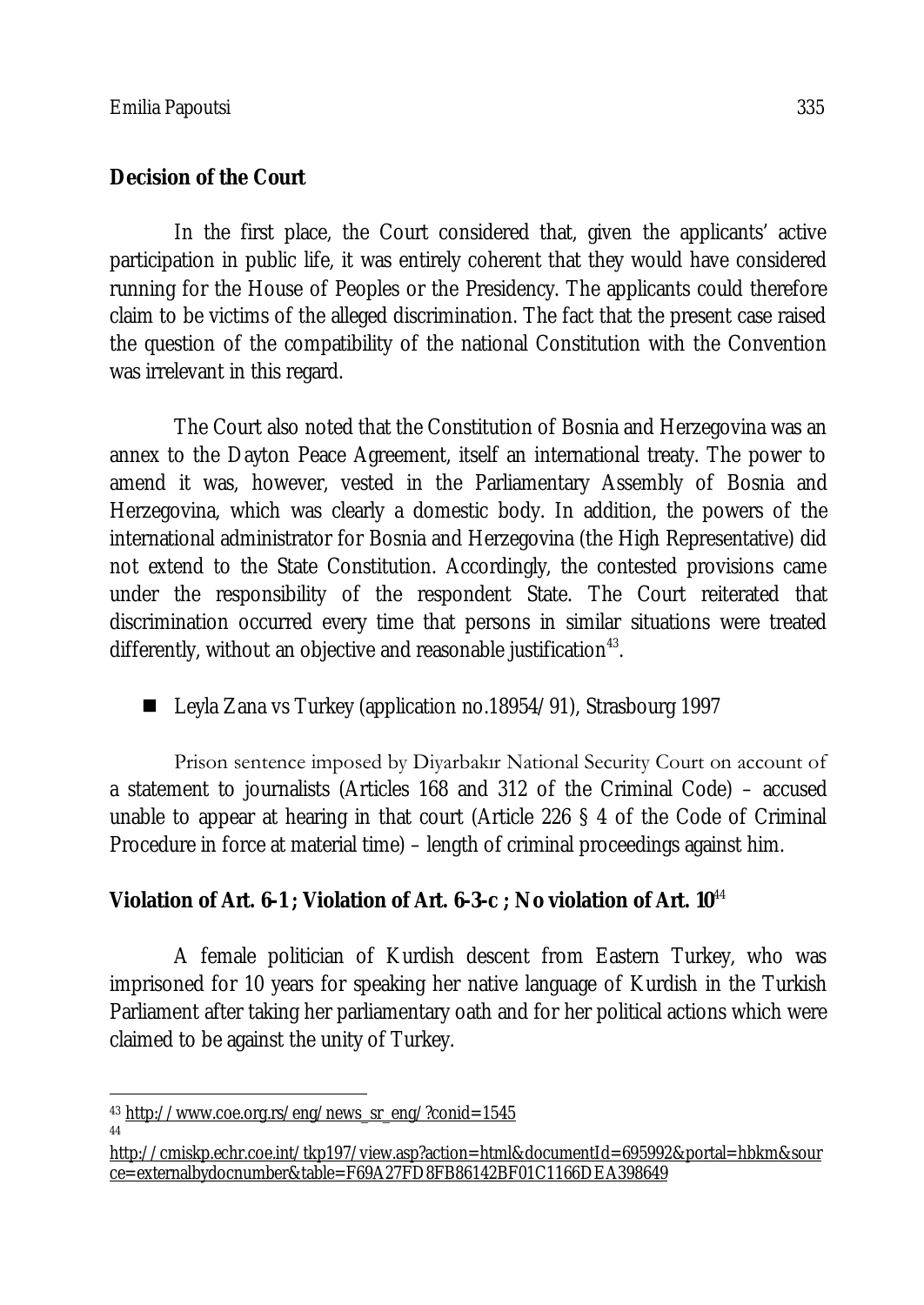The court decided that Turkey has violated the right to free elections and freedom of expression and must pay over 700,000  $E$ uros $^{45}$ .

## **B2: Selected Case(S) Concerning Minorities under ICJ**

**Application of the Convention on the Prevention and Punishment of the** Crime of Genocide (Bosnia and Herzegovina v. Serbia and Montenegro) **Summary of the Judgment of 26 February 2007, Hague<sup>46</sup> .**

Decision of the Court:

The Court finds that Serbia has not committed genocide, through its organs or persons whose acts engage its responsibility under customary international law, in violation of its obligations under the Convention on the Prevention and Punishment of the Crime of Genocide; Finds that Serbia has not conspired to commit genocide, nor incited the commission of genocide, in violation of its obligations under the Convention on the Prevention and Punishment of the Crime of Genocide; Finds that Serbia has not been complicit in genocide, in violation of its obligations under the Convention on the Prevention and Punishment of the Crime of Genocide; Finds that Serbia has violated the obligation to prevent genocide, under the Convention on the Prevention and Punishment of the Crime of Genocide, in respect of the genocide that occurred in Srebrenica in July 1995; Finds that Serbia has violated its obligations under the Convention on the Prevention and Punishment of the Crime of Genocide by having failed to transfer Ratko Mladić, indicted for genocide and complicity in genocide, for trial by the International Criminal Tribunal for the former Yugoslavia, and thus having failed fully to co-operate with that Tribunal; Decides that Serbia shall immediately take effective steps to ensure full compliance with its obligation under the Convention on the Prevention and Punishment of the Crime of Genocide to punish acts of genocide as defined by Article II of the Convention, or any of the other acts proscribed by Article III of the Convention, and to transfer individuals accused of genocide or any of those other acts for trial by the International Criminal Tribunal for the former Yugoslavia, and to co-operate fully with that Tribunal; $47$ 

<sup>46</sup> http://www.icj-

 $\overline{a}$ <sup>45</sup> http://www.khrp.org/khrp-news/news-archive/2002-news/216-european-court-of-human-rightsrules-in-leyla-zana-and-kurdish-mps-case.html

cij.org/docket/index.php?sum=667&code=bhy&p1=3&p2=2&case=91&k=f4&p3=5

 $47 \text{ http://www.ici-ci.org/presscom/index.php?pr=1897&pt=1&p1=6&p2=1$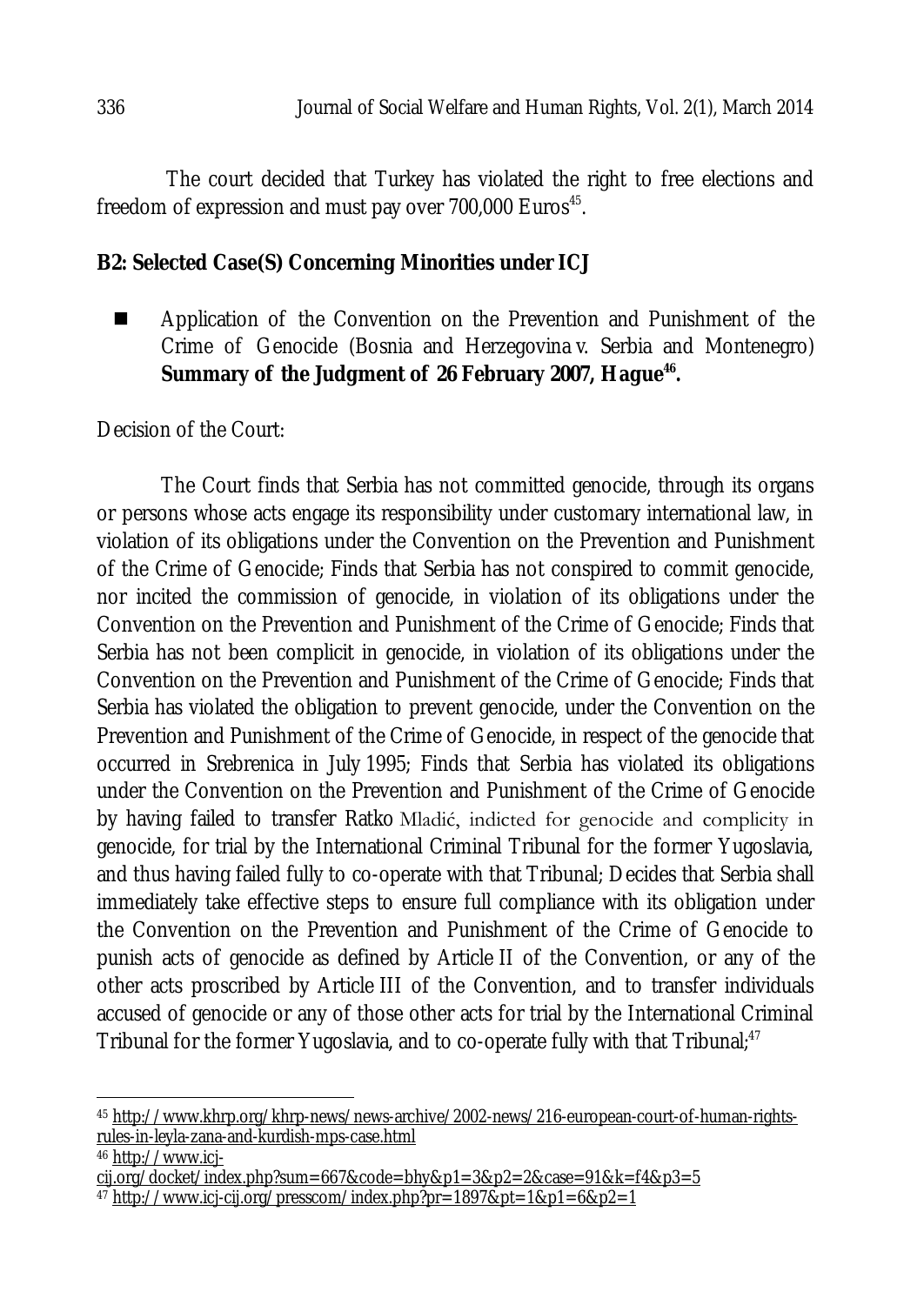## **Comments/Critical Evaluation/Conclusion Remarks:**

The evolution of the minority protection issue can be divided in different stages a. as far as the international community approach is concerned b. as far as the state approach is concerned.

- a. One can observe throughout the years that the ''burden'' of the protection of minorities is being carried by different actors as years go by: therefore there can be observed four generations 1-the  $1<sup>st</sup>$  generation where individuals are the main actors 2-the  $2<sup>nd</sup>$  generation that society is the main actor 3-the  $3<sup>rd</sup>$  generation where people as a unity play the major role and 4-the  $4<sup>th</sup>$  generation where humanity as a whole dramatizes the main role, as the carrier of the right to protect and support human rights worldwide. It is obvious that responsibilities – as international law evolves- are being transferred from the individual to the community as a whole. It could be said that there has been an ''internationalization'' of the matter. Another comment is that after the fall of the Berlin wall in 1989, there has been a re-shaping of the international community policy since the issue of minorities passed onto another level of significance. A new system has arose and the only remnants of the system before can be tracked in two international Covenants that are still covering two very sensitive minority issues: the Treaty of Lausanne<sup>48</sup> and the status concerning the Aalen Islands<sup>49</sup>.
- b. State on the other end of the spectrum, has developed its own reactionmechanisms. These mechanisms can be summarized in the board below<sup>50</sup>:

<sup>50</sup> Marilena Koppa, **''Political authority and minorities in the Balkans in Post-communist era''**, Greek inspection on Political Science, vol.4, Athens, 1994, pg.73-74

 $\overline{a}$ <sup>48</sup> 1924, concerning the protection of the Greek Orthodox Christian minority in Turkey and the mainly ethnically Muslim minority in Greece.

<sup>49</sup> Concerning the autonomous status of the Aland region in Sweden, a region of Finnish minority.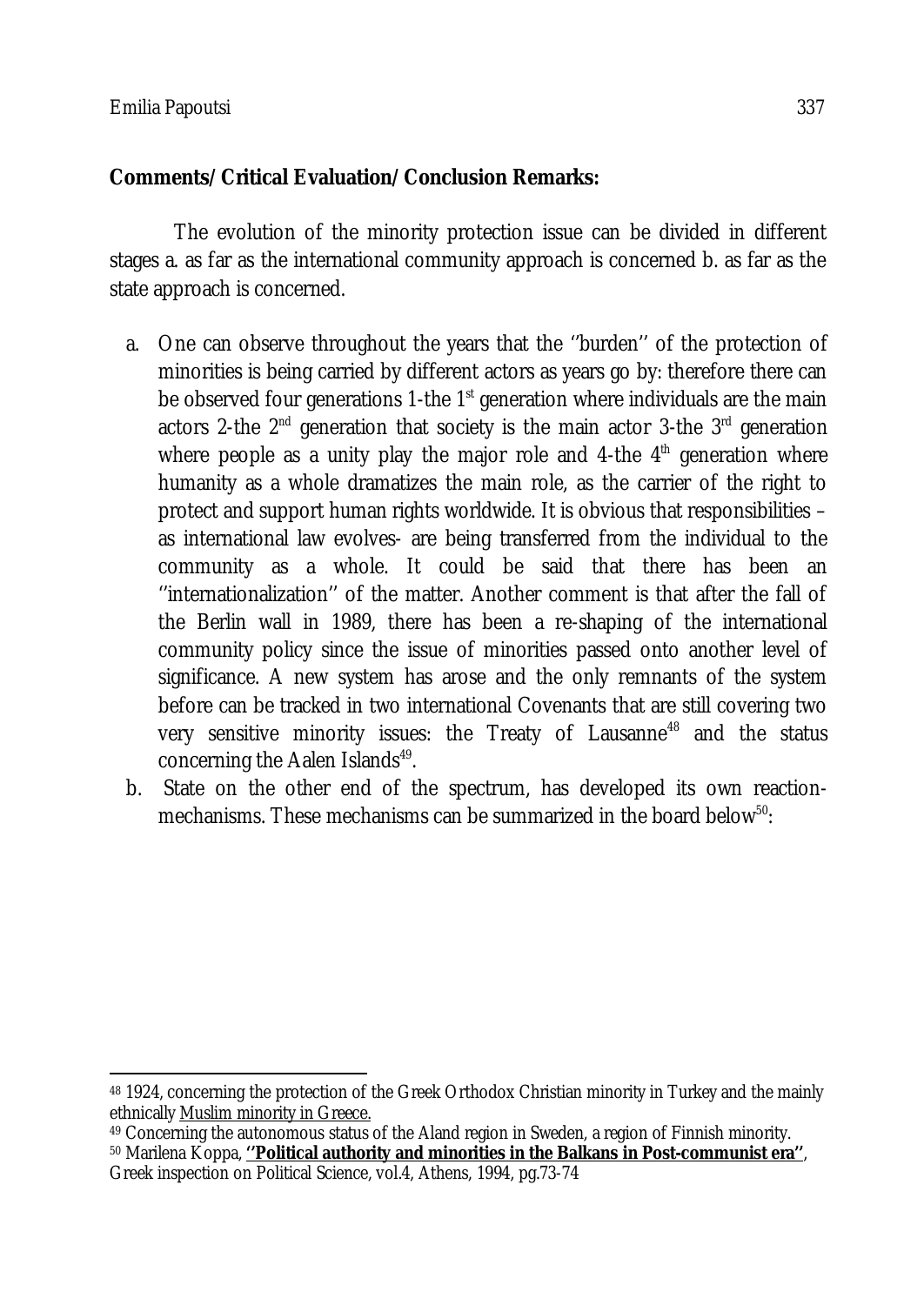| Solutions of acceptance <sup>51</sup>                       |                                                    |  |  |  |
|-------------------------------------------------------------|----------------------------------------------------|--|--|--|
| -Secession<br>A<br>-Dichotomises<br>-absolute incorporation | -federalization<br>B.<br>-consociational democracy |  |  |  |
| methods of                                                  | methods of                                         |  |  |  |
| <u>disappearance</u>                                        | maintenance                                        |  |  |  |
| of differences                                              | of differences <sup>52</sup>                       |  |  |  |
| -genocide                                                   | -apartheid                                         |  |  |  |
| -common expulsion<br>C                                      | -hegemonic control<br>D                            |  |  |  |
| and violent locomotion                                      |                                                    |  |  |  |
| of populations                                              |                                                    |  |  |  |
|                                                             | solutions of denial                                |  |  |  |

One could make analysis based on specific case studies but this would need a separate essay, therefore a sole but important comment will be made: that the complexity of reality is such that usually the States do not enforce an ''A'' or ''B'', ''C'', or ''D'' type but a combination of them.

Out of the most important discussions is **WHO DECIDES which are the minorities and therefore what language they speak in order to protect them**? The answer is easy –but yet hard to accept when considering the length of theoretical and practical trial all these years- if one takes into account that we still live in the nationalist era where states are the dominant actors. In legal terms the answer is given by the article 27 of the International Covenant on Civil and Political Rights $^{53}$ .

Alexis Heraclides, *''The self Determination Of Minorities In* 

*International Politics''* , Frank Cass Publishers (Oct 1991) pg.11

- Alexis Heraclides , *''Conflict Resolution, Ethnonationalism and Middle East Impasse''*, Journal of Peace research, vol.26, pc.2, pg.197-212
- <sup>52</sup> John Mc Garry- Brendan O'Leary, *''The macro-political regulation of ethnic conflict''*, The politics of Ethnic conflict Regulation (case studies of protracted ethnic-conflict), Routledge, London,New-york, 1994. pg 4 <sup>53</sup> Under UN, adopted on 1966, entered into force 1976.

http://www2.ohchr.org/english/law/ccpr.htm

 $\overline{a}$ 

<sup>51</sup> Solutions of acceptance are those that the political center accepts the existence of the other population as a separate ethnicity or minority and confesses that this is the other part which takes part in the conflict for political control and is a legal interlocutor. Solutions of denial on the other side are those that reject the rival part as a separate ethnicity or different part in the conflict.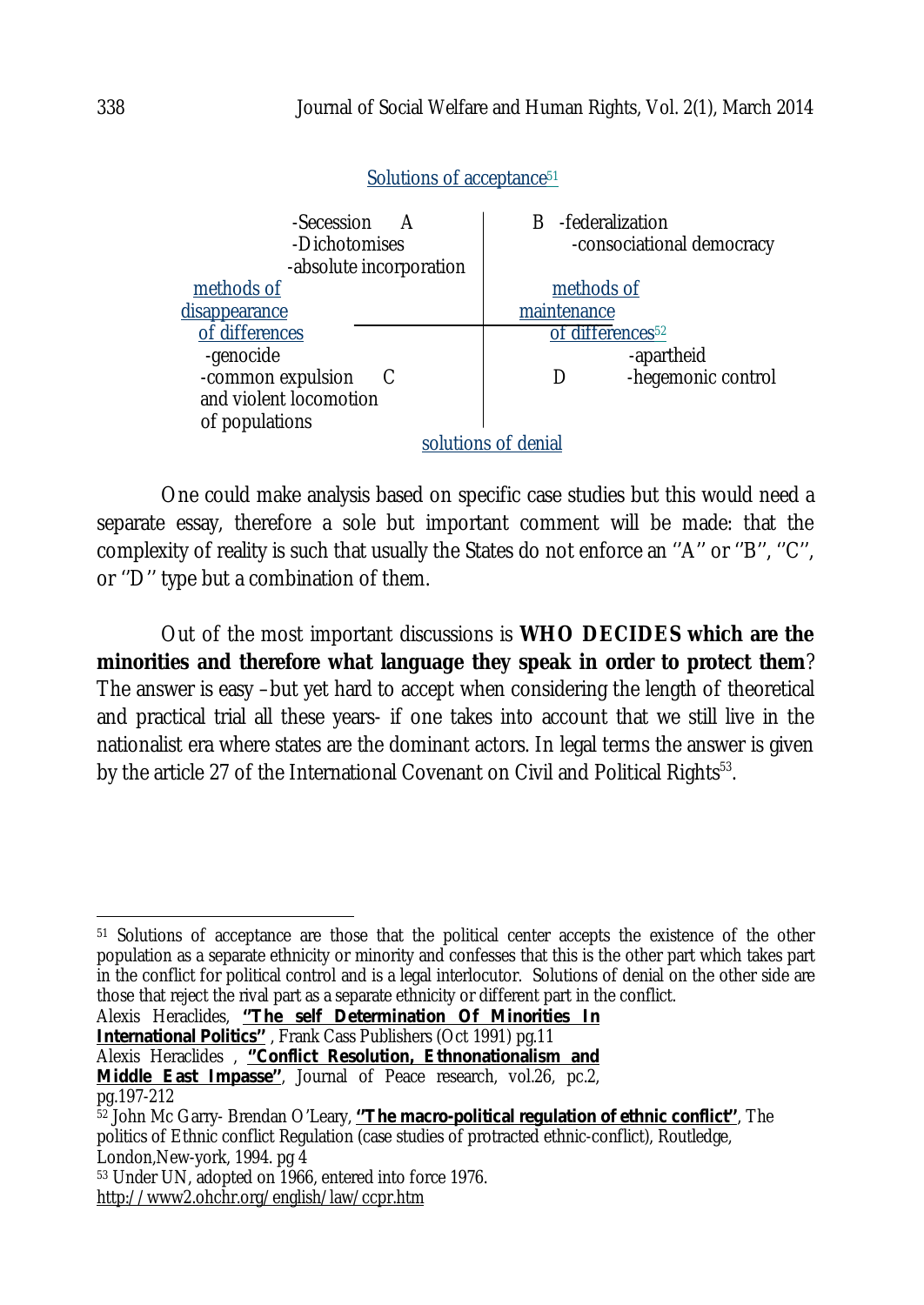'' In those States in which ethnic, religious or linguistic minorities exist, persons belonging to such minorities shall not be denied the right, in community with the other members of their group, to enjoy their own culture, to profess and practise their own religion, or to use their own language."<sup>54</sup>

**State** is the one that decides if there is a minority within its own territories and thus decides its language and rights status. States throughout the years have decided to avoid an internationally accepted definition, as analyzed in the introductory part. Every state though is most of the times and in accordance to its national interests reluctant to recognize a minority, even more to provide the minority with its rights. The analysis of the existing literature reveals two main schools of interpretation of Article 27: the **minimalist or passive school** is represented by Modeen, Tomuschat, Nowak and perhaps Higgins<sup>55</sup> -who have adhered a careful and restrictive interpretation over the Article- and the **radical or activist school**, whose representatives are Capotorti and Thornberry maybe Sohn, Ermacora and Cholewinski as well.

Modeen is of the view that the article cannot be interpreted as affording any collective rights and that minority states are not required to enter any commitment to protect their minorities, beyond avoiding hindrances on the minority group employing their own language and developing their own culture. Tomuschat notes the negative formulation of the Article. Nowak emphasises the duty of states to refrain from certain types of action which threaten the way of life and culture of a minority. Higgins observes that though the Article is written in negative terms and that the protection it provides are very modest, it does not necessarily requires to be interpreted as placing no positive obligations (Tomuschat thesis as well).

The radical or activist school on the other side, is in favour of ''active and sustained'' measures. Capotorti abandons the historic interpretation and emphasizes on the effectiveness of the rule.

 $\overline{\phantom{a}}$ <sup>54</sup> http://www.minorityrights.org/555/international-instruments/international-covenant-on-civil-andpolitical-rights-article-27.html

<sup>&</sup>lt;sup>55</sup> T.Modden, "The protection of national minorities in Europe", 1989, pg 108-109, Tomuschat, "Protection of minorities under article 27 of the ICCPR", pg. 949-979, M. Nowak, "The evolution of minority rights on international law", 1993 pg. 480-505, R.Higgins, "Minority Rights: Discrepancies and divergencies between the international covenant and the COE system", R.Lawson-M.de Blois (eds), 1994 pg. 195-210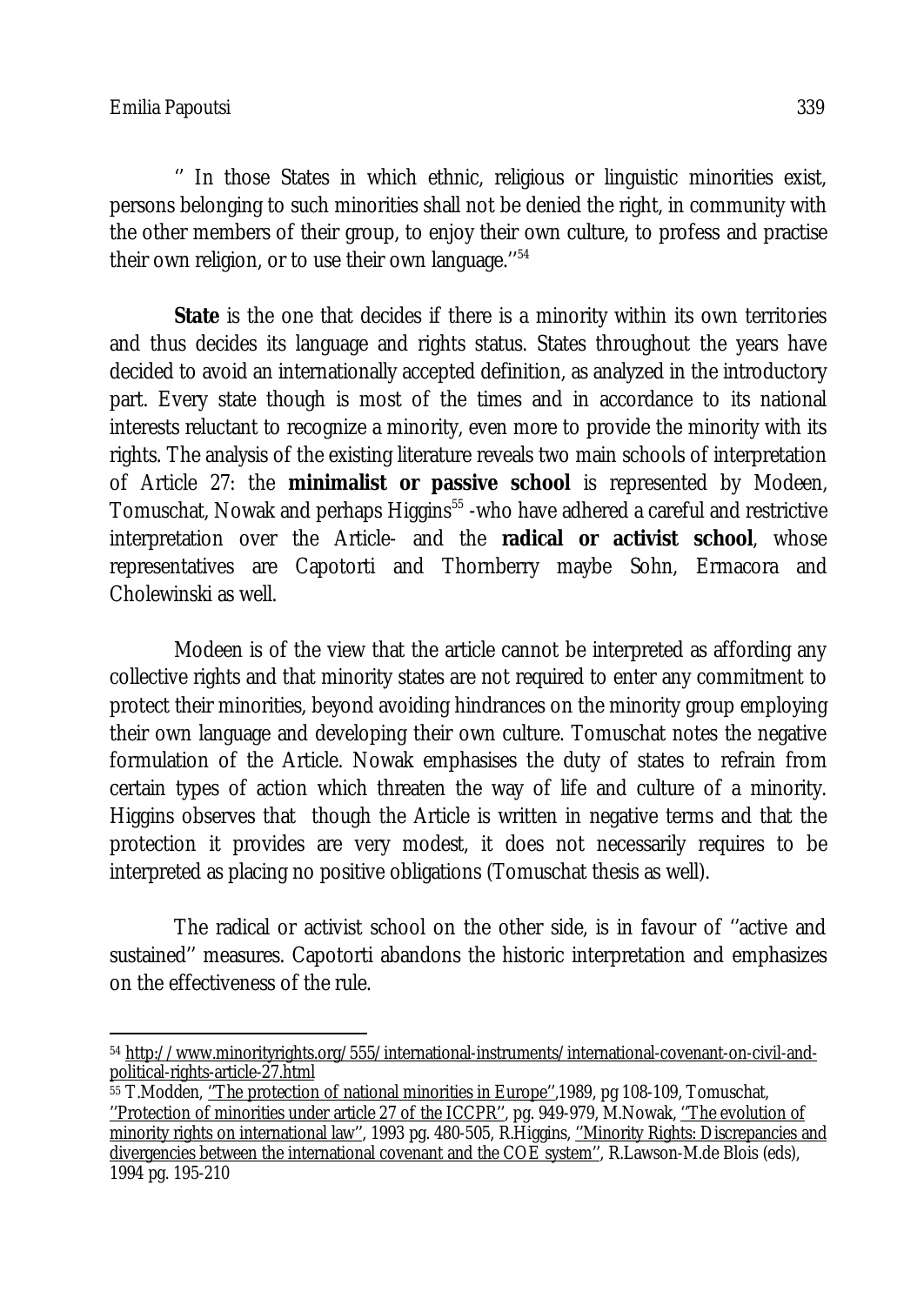Thornberry notes that under the Article not much light is thrown as far as the obligations of a state. He also finds that there is no unanimity of approach and discusses the issue of state expenditure in support of minority activities. Cholewinski chooses to use summary records for his study for examining the nature of states obligation towards minorities. This way he reports ways on which states take measures to protect minorites<sup>56</sup>.

To sum up, the protection of minorities has been the subject of several international bilateral treaties and other international instruments. The effects of international treaties (multilateral or bilateral) in the domestic legal order essentially depend upon the status conferred to international law in the State concerned. As regards provisions protecting minorities included in international instruments which are considered as being self-executing, these are directly applicable in the domestic legal order. Moreover, where the provisions protecting minorities are contained in international treaties which are not considered as being self-executing, a contracting state is expected, in accordance with Article 27 of the Vienna Convention on the Law of Treaties, to amend its legislation to make it compatible with the international treaty and with the international obligations deriving therefrom for the state concerned. The provisions protecting minorities in international law have thus a considerable influence on domestic law.

Among several international treaties and other international instruments, note must particularly be made of the conventions relating to human rights which, although looking to confer a first measure of protection on the individual as a human being, also confer protection on persons belonging to minorities. Work on instruments relating to minorities is under way in the OSCE and in the Council of Europe, while the UN adopted on 18 December 1992 a Declaration on the Rights of Persons Belonging to National or Ethnic, Religious and Linguistic Minorities. Yet, in express terms, the question of minorities is addressed only in the provisions set out below.

 $\overline{a}$ 

<sup>&</sup>lt;sup>56</sup> Athanasia Spiliopoulou-Akermark<u>, ''**Justification of Minority Protection in International Law''</u>,</u>** vol.50, Kluwer Law, London-Hague-Boston,1997, pg. 123-127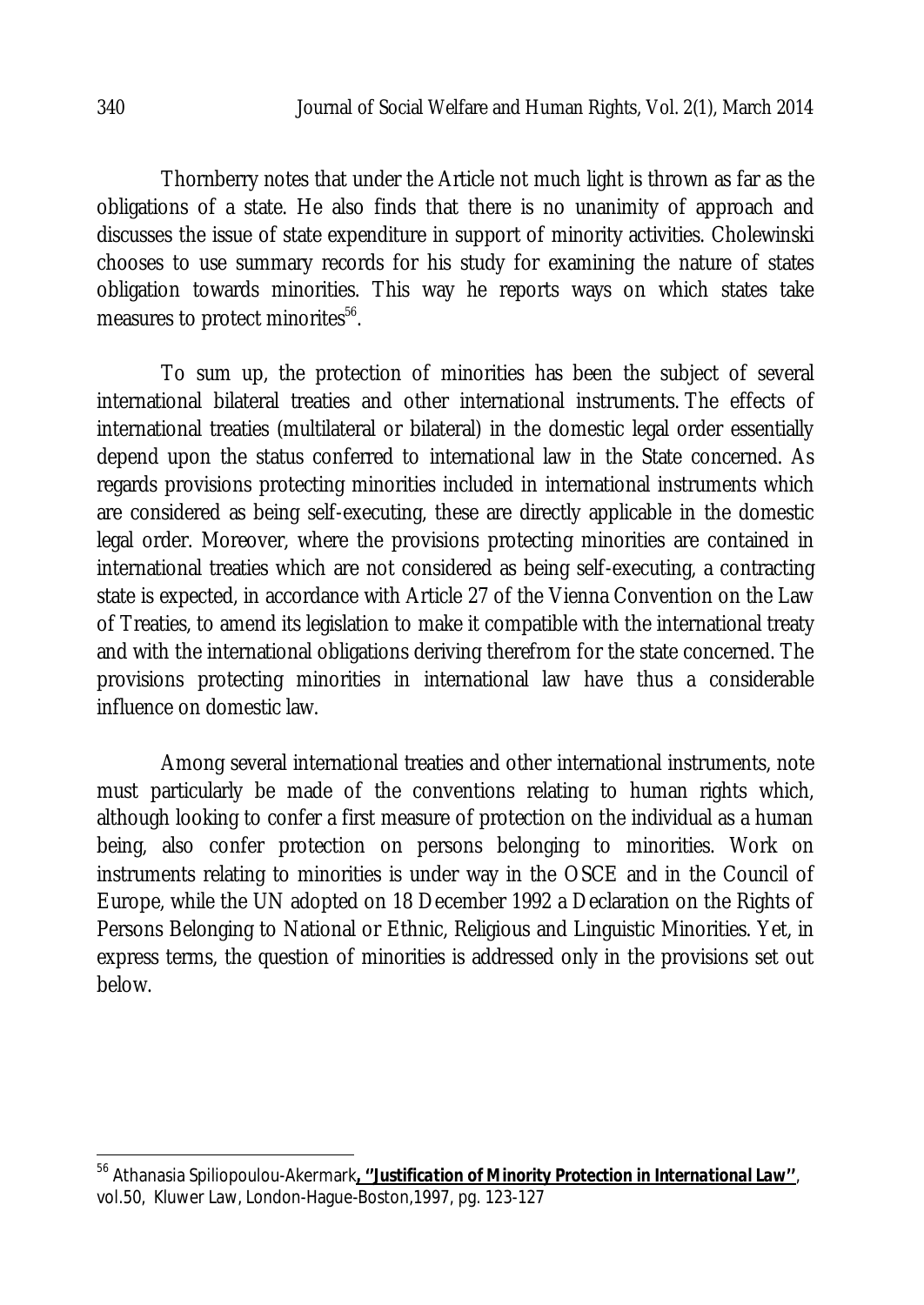In addition, under Article 14 of the European Convention on Human Rights, and the similar provisions in Article 2 (1), of the 1966 International Covenant on Civil and Political Rights and Article 2 (2), of the 1966 International Covenant on Economic, Social and Cultural Rights, the enjoyment of the rights and freedoms set forth in these treaties must be secured without discrimination on any ground, including association with a national minority. But in contrast to the separate equality clause in the first International Covenant mentioned above (Art. 26), these provisions are not independent and can only be invoked in relation to the enjoyment of one of the rights and freedoms guaranteed by the Convention. The European Charter for regional or minority languages aims at protecting these languages mainly for cultural reasons.

As regards the OSCE, note must be particularly made of points 18 and 19 of the Concluding Document of the Vienna Meeting on the Follow-up to the Conference (15 January 1989), points 30-32 of the Document of the Copenhagen Meeting of the Conference on the Human Dimension of the OSCE (29 June 1990), the report of the meeting of experts of the OSCE on National Minorities of 19 July 1991 and the Charter of Paris for a New Europe (21 November 1990). In particular, the Copenhagen Document provides for the right of persons belonging to a national minority "to exercise fully and effectively their human rights and fundamental freedoms without any discrimination and in full equality before the law" (point 31), for a free choice in the matter of belonging to a national minority and for certain cultural linguistic and religious rights (point 32), and for the protection by States of the ethnic, cultural, linguistic and religious identity of national minorities on their territory (point 33).

Alongside such treaties, there exist multilateral instruments which particularly aim at the protection of the rights of minorities. Examples are the 1948 Convention for the Prevention and Punishment of the Crime of Genocide - which does not refer expressly to minorities but which is applicable to them - the 1965 International Convention for the Elimination of all Forms of Racial Discrimination, ILO Convention N. 111 (1958) concerning Discrimination in Respect of Employment and Occupation and the 1960 Unesco Convention against Discrimination in Education. Bilateral agreements also address the question of minorities.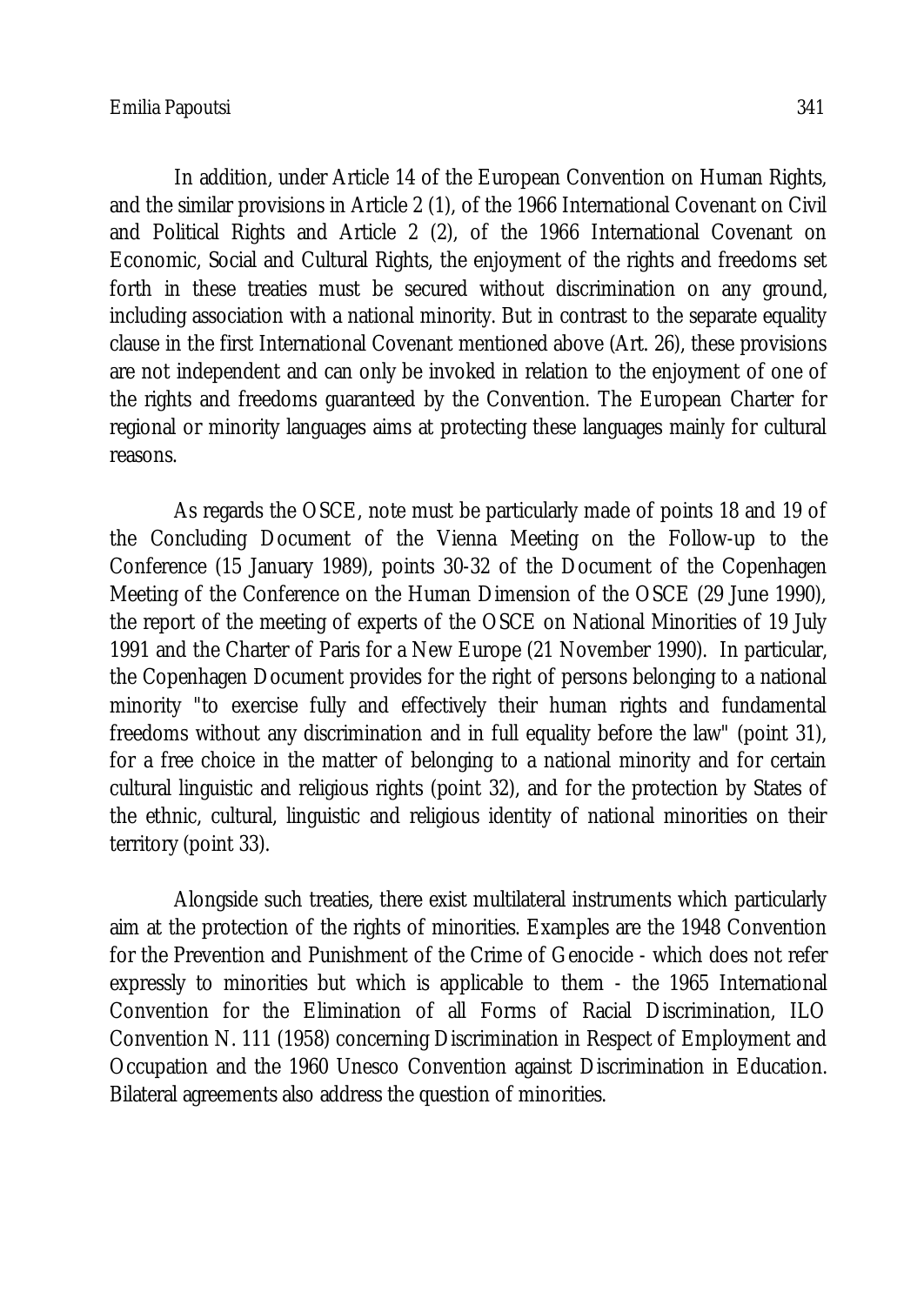As examples one may note the Gruber-De Gasperi Pact of 1946, which seeks to protect the German-speaking minority in Italy (in South Tyrol), the 1954 Treaty of London between Italy and Yugoslavia on the Slovene minority of Trieste, and the 1955 Declaration of Bonn and Copenhagen on the protection of Danish and German minorities in Germany and Denmark respectively $^{57}$ .

The importance of the question of the protection of minorities is today beyond dispute. The currency of the issue is reflected on the international level, where the different types of initiatives (declarations, resolutions, conventions, etc.) designed to improve the protection of minorities in state level. It must nevertheless be borne in mind that every minority situation presents its own particular characteristics. There is consequently no standard means of resolving the multitude of concrete problems which each case throws up in a national context. Solutions to the problems of minorities lie in, on the one hand, the respect of the principles of non-discrimination and, on the other, positive action such as proclaiming collective and individual rights. The rights which should be recognised include the right to identify, the right to preserve one's own culture, the right to education, the right to use one's own language and the right to practice one's own religion, but it is also important to regulate relations between the minority and the State.

Though the endless bibliography, the numerous Treaties and all the theory developed in thousands of books and essays concerning minorities that the modern world can be proud of, in reality and action the situation remains still disappointing. This evaluation can be easily excused if one takes under consideration that there is:

- $\bullet$  first and foremost lack of an international authority to handle such matters;
- second that though the treaties- multilateral and bilateral- show a considerable progress still not all countries are members to those treaties and consequently under no obligation;
- even for the countries being members of the relevant treaties, it is up to the states itself opinion and interest to decide about a minority's future (as described according to article 27 above)
- even for the countries being members of the relevant treaties, in case of mistreat of a minority, the non-binding norm from one side and the lack of a real penalty system makes clear the international system's inadequacy.

 $\overline{\phantom{a}}$ <sup>57</sup> http://www.venice.coe.int/docs/1994/CDL-STD%281994%29009-e.asp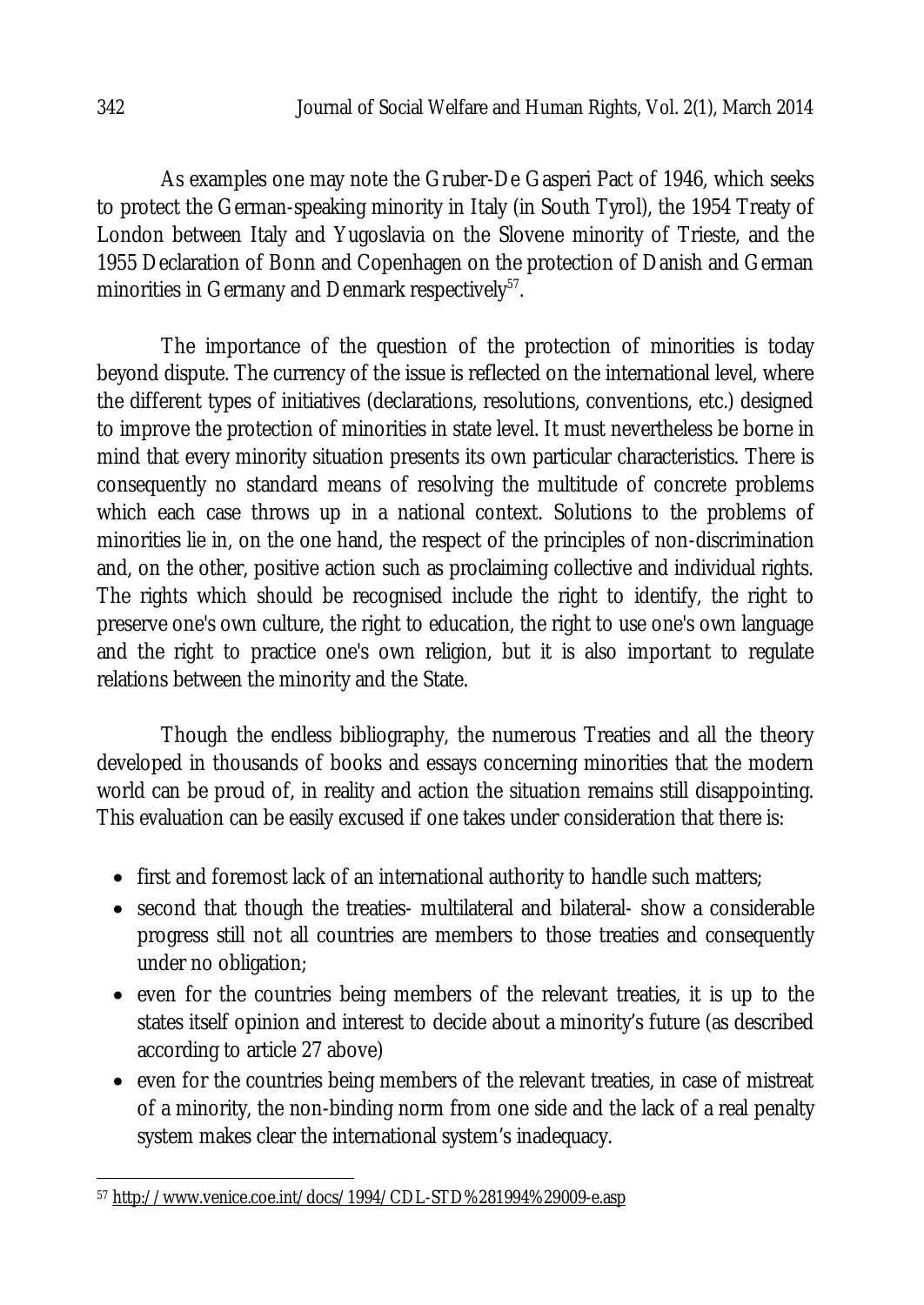So how protected are minorities in reality? No matter how much theory we develop in a State-dominant world and no matter how proud we can be of that theory, there will always be the potential for a dominant majority to look down and take advantage of a ''different'' minority within its territory. Protecting minorities is more than theory: it's a matter of a complete and affective international system and a matter of real-life education, a matter of res, non verba.

''The test of courage comes when we are in the minority. The test of tolerance comes when we are in the majority.''

Ralph W. Sockman

'' I am involved in a freedom ride protesting the loss of the minority rights belonging to the few remaining earthbound stars. All we demanded was our right to twinkle.''

Marilyn Monroe

## **Bibliography**

- Gaetano PENTASSUGLIA, ''Minorities in International law: An introductory study'', European Centre for Minority Issues, 2002
- M.KOPPA, ''Minorities in post-communist Balkans: central policies-minorities reactions'', IDIS Library, Athens, 1997
- E.K.JENNE, ''Ethnic Bargaining: The paradox of minority empowerment'', Cornell university press, 2007
- Francesco CAPOTORTI, ''Étude des droits des personnes appartenant aux minorités ethniques, religieuses et linguistique''s, Doc. E/CN. 4/Sub. 2/1979/384, Publications des Nations Unies, Genève, 1979,
- Dr Patrick Thornberry, A Minority Rights Group Report ''Minorities and Human Rights Law'' , 1991
- Will KIMLICKA (1995), ''Multicultural Citizenship: a Liberal Theory of Minority Rights'', Oxford University Press
- R.Wallace, ''International Human Rights: Text and Materials'', London Sweet and Maxwell, 1997
- Palley Claire, ''Constitutional Law and Minorities'', Minority Rights Group, 1982
- Sieghart, Paul (1983). ''The International Law of Human Rights''. Oxford University Press
- Marilena Koppa, ''Political authority and minorities in the Balkans in Post-communist era'', Greek inspection on Political Science, vol.4, Athens, 1994
- Alexis Heraclides, ''The self Determination Of Minorities In International Politics'' , Frank Cass Publishers (Oct 1991)
- Alexis Heraclides , ''Conflict Resolution, Ethnonationalism and Middle East Impasse'', Journal of Peace research, vol.26, pc.2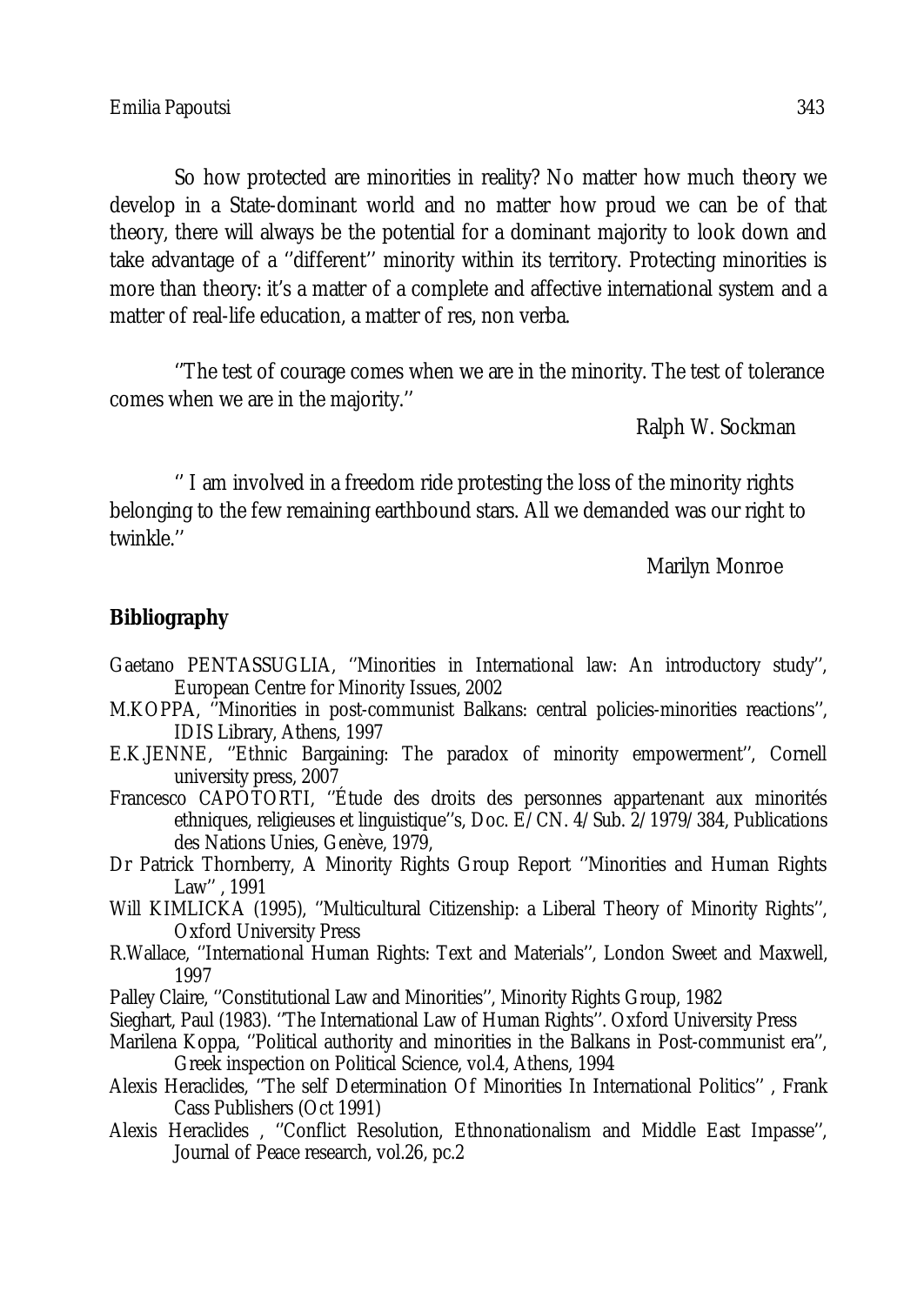- John Mc Garry- Brendan O'Leary, ''The macro-political regulation of ethnic conflict'', The politics of Ethnic conflict Regulation (case studies of protracted ethnic-conflict), Routledge, London,New-york, 1994
- T.Modden, ''The protection of national minorities in Europe'',1989,
- Tomuschat, ''Protection of minorities under article 27 of the ICCPR'',
- M.Nowak, ''The evolution of minority rights on international law'', 1993
- R.Higgins, ''Minority Rights: Discrepancies and divergencies between the international covenant and the COE system'', R.Lawson-M.de Blois (eds), 1994
- Athanasia Spiliopoulou-Akermark, ''Justification of Minority Protection in International Law'', vol.50, Kluwer Law, London-Hague-Boston,1997

http://science.jrank.org/pages/10247/Minority-Widening-Definition.html

http://www.britannica.com/EBchecked/topic/384500/minority

http://www.mediaplan.ba/servis/servis03\_en.pdf

http://www.ohchr.org/en/udhr/pages/introduction.aspx

http://www.un.org/rights/HRToday/declar.htm

http://conventions.coe.int/Treaty/en/Summaries/Html/148.htm

http://www.coe.int/t/dghl/monitoring/minorities/default\_en.asp

http://europa.eu/legislation\_summaries/justice\_freedom\_security/combating\_discrimination

/l33501\_en.htm

http://www.europarl.europa.eu/charter/default\_en.htm

http://www.coe.int/aboutCoe/index.asp?page=quisommesnous&l=en

http://www.coe.int/aboutCoe/index.asp?page=nosObjectifs&l=en

http://www.coe.int

http://www.coe.int/aboutCoe/index.asp?page=datesCles&l=en

http://www.coe.int/t/dghl/monitoring/ecri/about/ECRI\_statute\_en.asp

http://www.un.org/en/aboutun/index.shtml

http://www.un.org/un60/60ways/index.html

http://www.osce.org/about/19298.html

http://www.osce.org/activities/18805.html

http://www.osce.org/activities/13041.html

http://www.osce.org/activities/13042.html

http://www.osce.org/activities/13045.html

http://www.osce.org/activities/13539.html

http://userpage.chemie.fu-berlin.de/adressen/eu.html

http://europa.eu/institutions/index\_en.htm

http://law.harvard.libguides.com/content.php?pid=100079&sid=754879

http://www.strasbourg.info/echr

http://www.corteidh.or.cr/index.cfm?CFID=701564&CFTOKEN=73012812

http://law.harvard.libguides.com/content.php?pid=100079&sid=754878

http://www.coe.org.rs/eng/news\_sr\_eng/?conid=1545

http://cmiskp.echr.coe.int/tkp197/view.asp?action=html&documentId=695992&portal=hb km&source=externalbydocnumber&table=F69A27FD8FB86142BF01C1166DEA398649

http://www.khrp.org/khrp-news/news-archive/2002-news/216-european-court-of-humanrights-rules-in-leyla-zana-and-kurdish-mps-case.html

http://www.icj-

cij.org/docket/index.php?sum=667&code=bhy&p1=3&p2=2&case=91&k=f4&p3=5